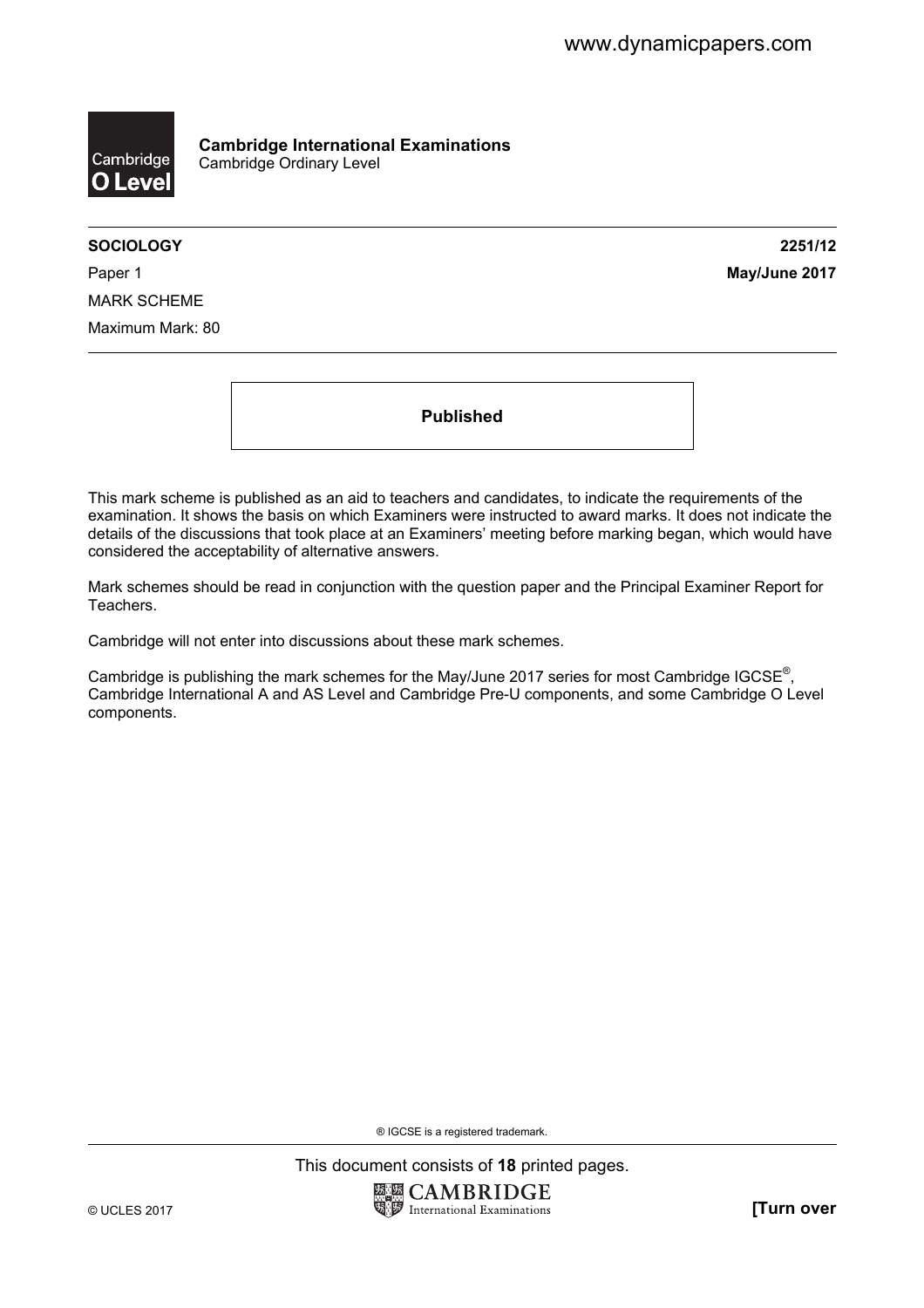| <b>PUBLISHED</b> |                                                                                                                                                                                                                                                                                                                                                                                                                                                                                                                                                                                                                                                                                                                                                                                                                                                                                                                                                                                                                                                                                                                                      |              |
|------------------|--------------------------------------------------------------------------------------------------------------------------------------------------------------------------------------------------------------------------------------------------------------------------------------------------------------------------------------------------------------------------------------------------------------------------------------------------------------------------------------------------------------------------------------------------------------------------------------------------------------------------------------------------------------------------------------------------------------------------------------------------------------------------------------------------------------------------------------------------------------------------------------------------------------------------------------------------------------------------------------------------------------------------------------------------------------------------------------------------------------------------------------|--------------|
| Question         | <b>Answer</b>                                                                                                                                                                                                                                                                                                                                                                                                                                                                                                                                                                                                                                                                                                                                                                                                                                                                                                                                                                                                                                                                                                                        | <b>Mark</b>  |
| <b>Section A</b> |                                                                                                                                                                                                                                                                                                                                                                                                                                                                                                                                                                                                                                                                                                                                                                                                                                                                                                                                                                                                                                                                                                                                      |              |
| <b>Source A</b>  | This image is a historical document showing boys from different social classes in Britain in the early<br>part of the twentieth century. Sociologists have recently become more interested in 'visual<br>sociology,' which means using photographs as a tool of investigation. Personal documents are also<br>a popular source for research.                                                                                                                                                                                                                                                                                                                                                                                                                                                                                                                                                                                                                                                                                                                                                                                         |              |
| 1(a)             | From Source A, identify two differences between social classes.<br>Responses need to show two comparisons of the boys on the right and the<br>boys on the left (different social classes) to gain full marks.<br>Clothing style e.g. formal and casual<br>$\bullet$<br>Evidence of wealth e.g. smart suitcases, shiny shoes, flower in button<br>$\bullet$<br>hole / evidence of poverty e.g. warm clothes,<br>Quality of clothing e.g. boys on the right have clothes that are untidy and<br>$\bullet$<br>poorly fitted<br>How smartly dressed they are e.g. boys on left have very shiny<br>$\bullet$<br>shoes/boys on the left have scruffy shoes<br>Accept any difference identified between the boys on the right and on<br>the left<br>Any other reasonable response<br>$\bullet$<br>One mark for each difference correctly identified up to a maximum of two,<br>e.g. the boys on the left wear very smart suits the boys on the right wear less<br>smart clothes $=$ 1 mark.<br>Note: Do not accept comparison based on inference e.g. the boys on the left<br>look confident and the boys on the right look less confident. | $\mathbf{2}$ |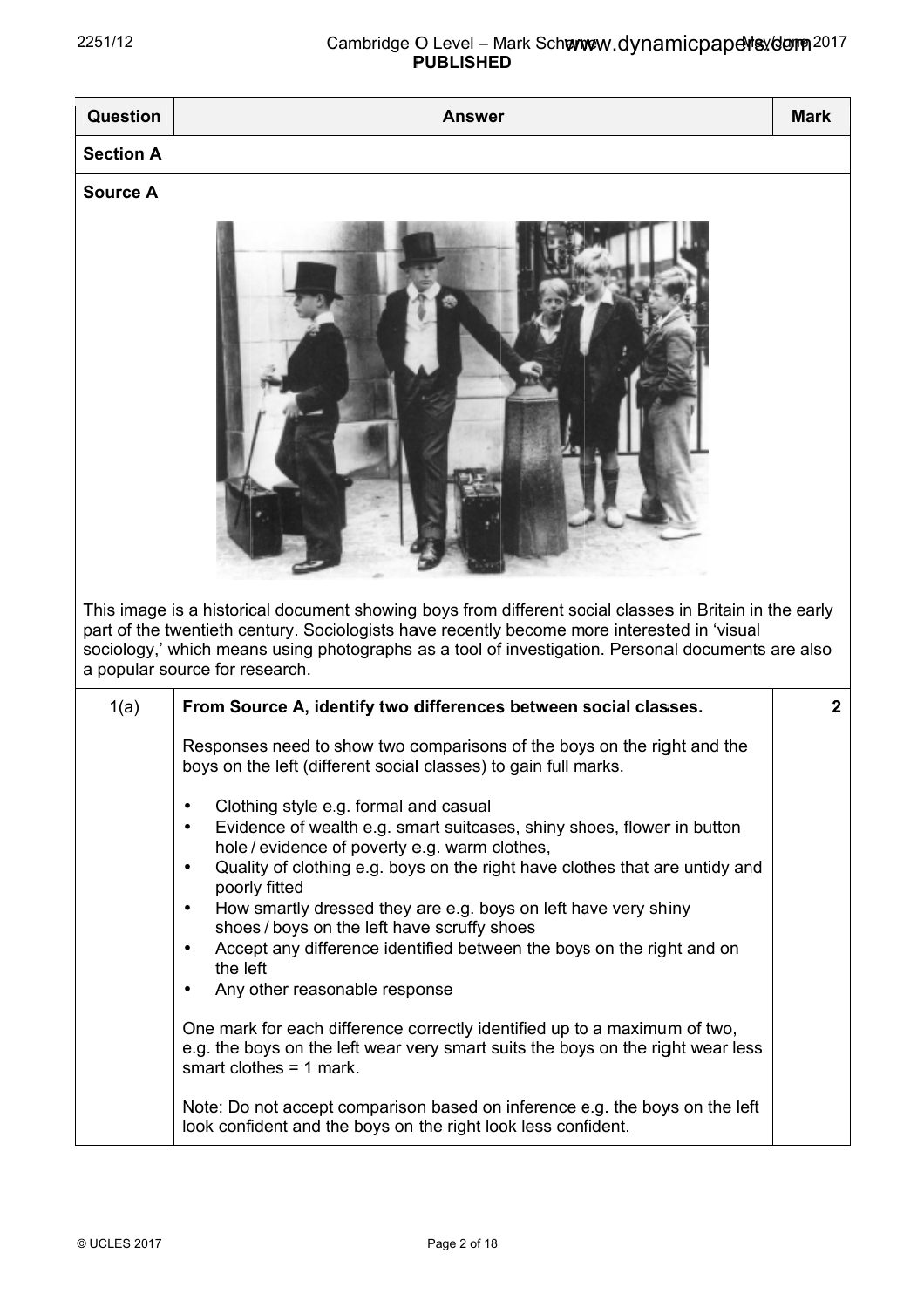| <b>Question</b> | <b>Answer</b>                                                                                                                                                                                                                                                                                                                                                                                                                                                                                                                                                                                                                                                                                                                                                                                                                                                                                                                                                                                                                                                                                                                                                                                                                                                                                                                                                       | <b>Mark</b>      |
|-----------------|---------------------------------------------------------------------------------------------------------------------------------------------------------------------------------------------------------------------------------------------------------------------------------------------------------------------------------------------------------------------------------------------------------------------------------------------------------------------------------------------------------------------------------------------------------------------------------------------------------------------------------------------------------------------------------------------------------------------------------------------------------------------------------------------------------------------------------------------------------------------------------------------------------------------------------------------------------------------------------------------------------------------------------------------------------------------------------------------------------------------------------------------------------------------------------------------------------------------------------------------------------------------------------------------------------------------------------------------------------------------|------------------|
| 1(b)            | Identify two methods sociologists might use to investigate social class<br>differences, apart from 'personal documents'.                                                                                                                                                                                                                                                                                                                                                                                                                                                                                                                                                                                                                                                                                                                                                                                                                                                                                                                                                                                                                                                                                                                                                                                                                                            | $\boldsymbol{2}$ |
|                 | Possible answers may include:<br>Interviews (any type)<br>٠<br>Questionnaires (any type)<br>٠<br>Observation (any type)<br>$\bullet$<br>Longitudinal study<br>٠<br>Social survey<br>٠<br>Field study<br>$\bullet$<br>Field experiment<br>$\bullet$<br>Content analysis<br>$\bullet$<br>Any other reasonable response<br>٠<br>Two marks for any two methods identified. (Up to a maximum of two).<br>Note: Do not allow case study but do allow two variations of the same<br>method e.g. two types of interview                                                                                                                                                                                                                                                                                                                                                                                                                                                                                                                                                                                                                                                                                                                                                                                                                                                     |                  |
| 1(c)            | Using Source A, describe two ways in which historical documents may<br>not be valid.                                                                                                                                                                                                                                                                                                                                                                                                                                                                                                                                                                                                                                                                                                                                                                                                                                                                                                                                                                                                                                                                                                                                                                                                                                                                                | 4                |
|                 | Validity refers to when when findings accurately reflect the reality that it is<br>intended to capture.<br>Answers must refer to the source e.g. mention of the boys or that it is a<br>photograph. The source includes the text underneath the photograph.<br>Possible answers may include:<br>May not be representative of the situation or context e.g. posing to<br>$\bullet$<br>camera<br>May not be valid e.g. the boys in top hats may be dressing up or wearing<br>٠<br>what is their school uniform<br>Offers only a narrow range of evidence e.g. doesn't tell you about others<br>$\bullet$<br>may be everyone else dresses differently and this is a school uniform<br>(uniform of Eton College)<br>Out of date e.g. if boys dressed like that in the past it doesn't tell us<br>$\bullet$<br>about modern differences<br>May be biased intentionally e.g. if the images was intended to be<br>$\bullet$<br>published in a newspaper it might have been chosen to intentionally<br>exaggerate social class differences<br>May be unintentionally biased e.g. the camera angle may have excluded<br>$\bullet$<br>evidence of the dress of others which may have given a better<br>understanding of how typical this was.<br>May be out of context. e.g. the children may be actors dressed up<br>$\bullet$<br>Any other reasonable response<br>$\bullet$ |                  |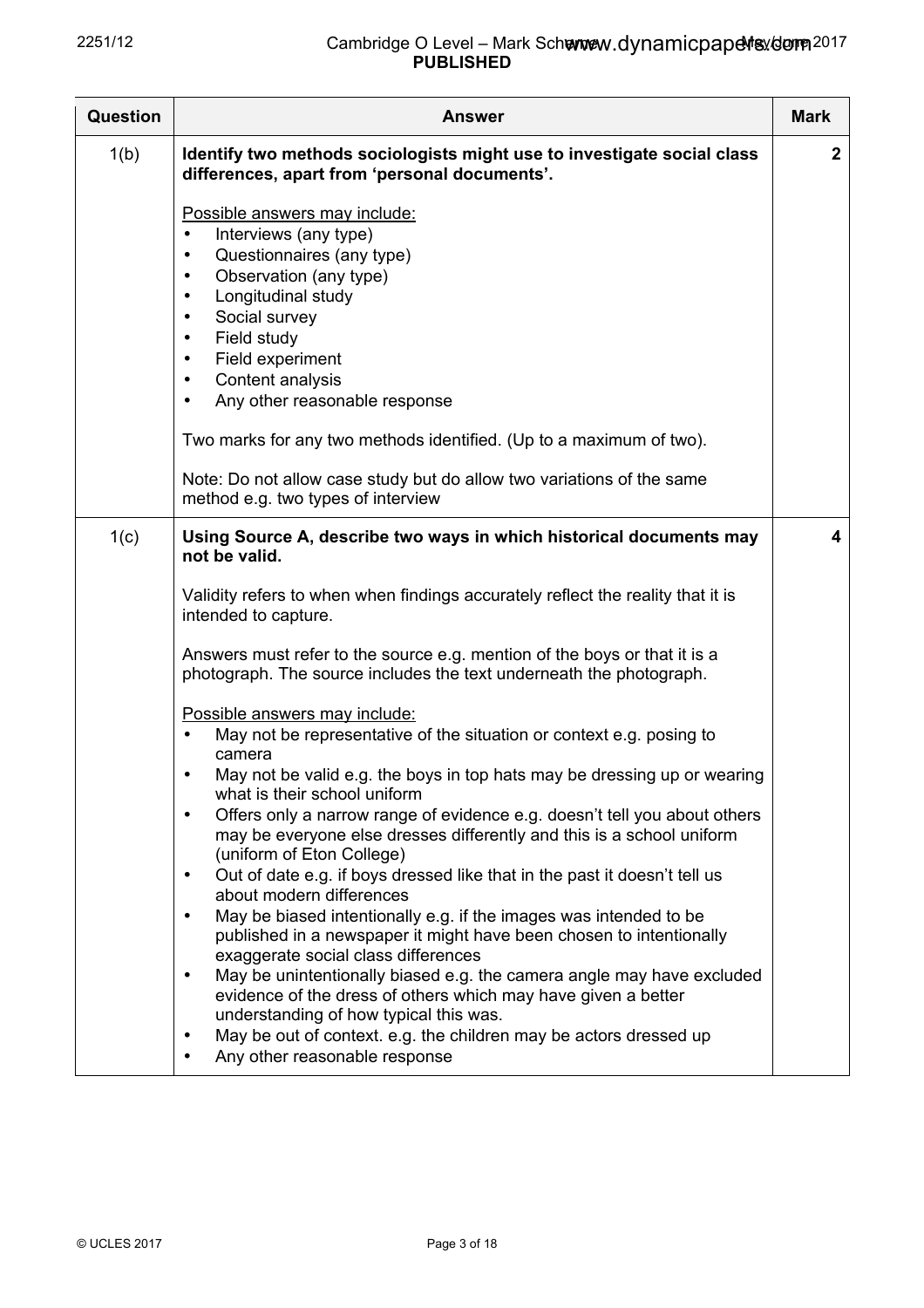| Question | <b>Answer</b>                                                                                                                                                                                                                                                                                                                                                                                                                                                                                                                                                                                                                                                                                                                                                      | <b>Mark</b> |
|----------|--------------------------------------------------------------------------------------------------------------------------------------------------------------------------------------------------------------------------------------------------------------------------------------------------------------------------------------------------------------------------------------------------------------------------------------------------------------------------------------------------------------------------------------------------------------------------------------------------------------------------------------------------------------------------------------------------------------------------------------------------------------------|-------------|
| 1(c)     | <b>Band 0</b><br>No creditworthy response.                                                                                                                                                                                                                                                                                                                                                                                                                                                                                                                                                                                                                                                                                                                         |             |
|          | Band 1 (1-2)<br>Answers at the bottom of the band will offer one way without interpretation of<br>Source A. Answers at the top end of the mark band may offer two reasons<br>but without reference to Source A. e.g. documents may not be valid because<br>they may contain bias, the person may have deliberately lied.                                                                                                                                                                                                                                                                                                                                                                                                                                           |             |
|          | Band 2 (3-4)<br>To reach this band candidates must make reference to Source A. They will<br>begin to show the ability to interpret data and use it to support their answer.<br>To reach the top of the band candidates will give two reasons with<br>development and reference to the Source A.                                                                                                                                                                                                                                                                                                                                                                                                                                                                    |             |
|          | E.g. Secondary data may not be valid because those who created it may<br>have deliberately set out to lie, for example in Source A the photographer<br>may have selected this image to represent the upper class even though it is<br>unrepresentative. We can't tell if this is typical of that social group.                                                                                                                                                                                                                                                                                                                                                                                                                                                     |             |
| 1(d)     | Describe two strengths of using content analysis for sociological<br>research.                                                                                                                                                                                                                                                                                                                                                                                                                                                                                                                                                                                                                                                                                     | 4           |
|          | Content analysis is a method of studying communication and the media,<br>which involves classifying the content and counting frequencies.                                                                                                                                                                                                                                                                                                                                                                                                                                                                                                                                                                                                                          |             |
|          | Possible answers may include:<br>Large range of content which gives insight into social themes and<br>$\bullet$<br>attitudes<br>Relatively inexpensive to carry out because someone else has provide<br>$\bullet$<br>the material<br>May give insight into bias of particular groups / towards a particular<br>group<br>Trends and patterns can be seen e.g. demonisation of certain groups<br>$\bullet$<br>and moral panics<br>No ethical issues<br>$\bullet$<br>Doesn't involve people as respondents<br>$\bullet$<br>Can be representative e.g. can cover views and opinions of a large<br>$\bullet$<br>population<br>Reliable e.g. researchers using the same materials can repeat the<br>$\bullet$<br>analysis<br>Any other reasonable response.<br>$\bullet$ |             |
|          | One mark for each strength correctly identified (up to a maximum of two).                                                                                                                                                                                                                                                                                                                                                                                                                                                                                                                                                                                                                                                                                          |             |
|          | One mark for each point that is developed (up to a maximum of two).                                                                                                                                                                                                                                                                                                                                                                                                                                                                                                                                                                                                                                                                                                |             |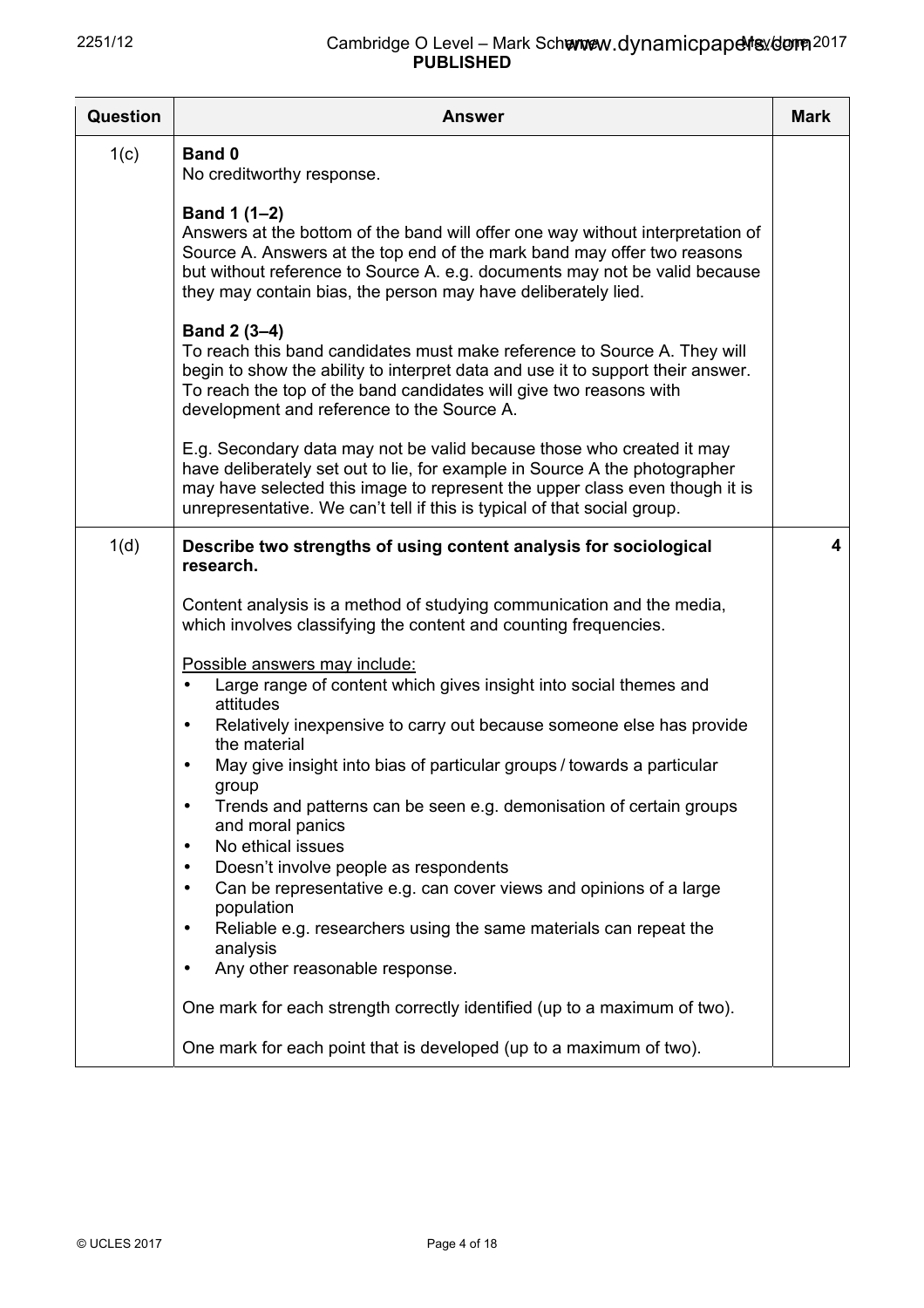| Question | <b>Answer</b>                                                                                                                                                                                                                                                                                                                                                                                                                                                                                                                                                                                                                                                                                                                                                                                        | <b>Mark</b> |
|----------|------------------------------------------------------------------------------------------------------------------------------------------------------------------------------------------------------------------------------------------------------------------------------------------------------------------------------------------------------------------------------------------------------------------------------------------------------------------------------------------------------------------------------------------------------------------------------------------------------------------------------------------------------------------------------------------------------------------------------------------------------------------------------------------------------|-------------|
| 1(e)     | Describe two strengths and two limitations of using longitudinal<br>studies for sociological research.                                                                                                                                                                                                                                                                                                                                                                                                                                                                                                                                                                                                                                                                                               | 8           |
|          | Possible answers may include:<br><b>Strengths</b><br>Shows change over a period of time<br>It is possible to identify social factors which have caused change<br>$\bullet$<br>Subjects act naturally as they are used to being studied<br>$\bullet$<br>It is more likely to be valid because the participants have had to show<br>$\bullet$<br>commitment to the research over a period of time<br>Allows greater insight over time, which allows verstehen which is highly<br>$\bullet$<br>valid.<br>Allows researcher to use qualitative / quantitative methods<br>$\bullet$<br>Any other reasonable response<br>$\bullet$                                                                                                                                                                         |             |
|          | Limitations<br>Massive commitments over an extended period of time<br>$\bullet$<br>High attrition rate e.g. people drop out<br>$\bullet$<br>Unrepresentative because of high attrition rate<br>$\bullet$<br>Hawthorne effect e.g. participants change their behaviour because they<br>$\bullet$<br>are conscious that they will have to tell the researchers about some<br>aspect of their lives<br>Takes so long findings can be out of date before study is complete<br>$\bullet$<br>Not reliable as there are too many variables to repeat<br>$\bullet$<br>Emotional involvement over time, the researcher may become biased<br>$\bullet$<br>Expensive over time - funding / loss funding<br>$\bullet$<br>Researcher abandons research<br>$\bullet$<br>Any other reasonable response<br>$\bullet$ |             |
|          | Four marks are available for strengths and four marks for limitations.<br>Note: Development mark must be related to the strength or limitation<br>identified.                                                                                                                                                                                                                                                                                                                                                                                                                                                                                                                                                                                                                                        |             |
|          | One mark for each strength correctly identified (up to a maximum of two).                                                                                                                                                                                                                                                                                                                                                                                                                                                                                                                                                                                                                                                                                                                            |             |
|          | One mark for each strength that is developed (up to a maximum of two).                                                                                                                                                                                                                                                                                                                                                                                                                                                                                                                                                                                                                                                                                                                               |             |
|          | One mark for each limitation correctly identified (up to a maximum of two).                                                                                                                                                                                                                                                                                                                                                                                                                                                                                                                                                                                                                                                                                                                          |             |
|          | One mark for each limitation that is developed (up to a maximum of two).                                                                                                                                                                                                                                                                                                                                                                                                                                                                                                                                                                                                                                                                                                                             |             |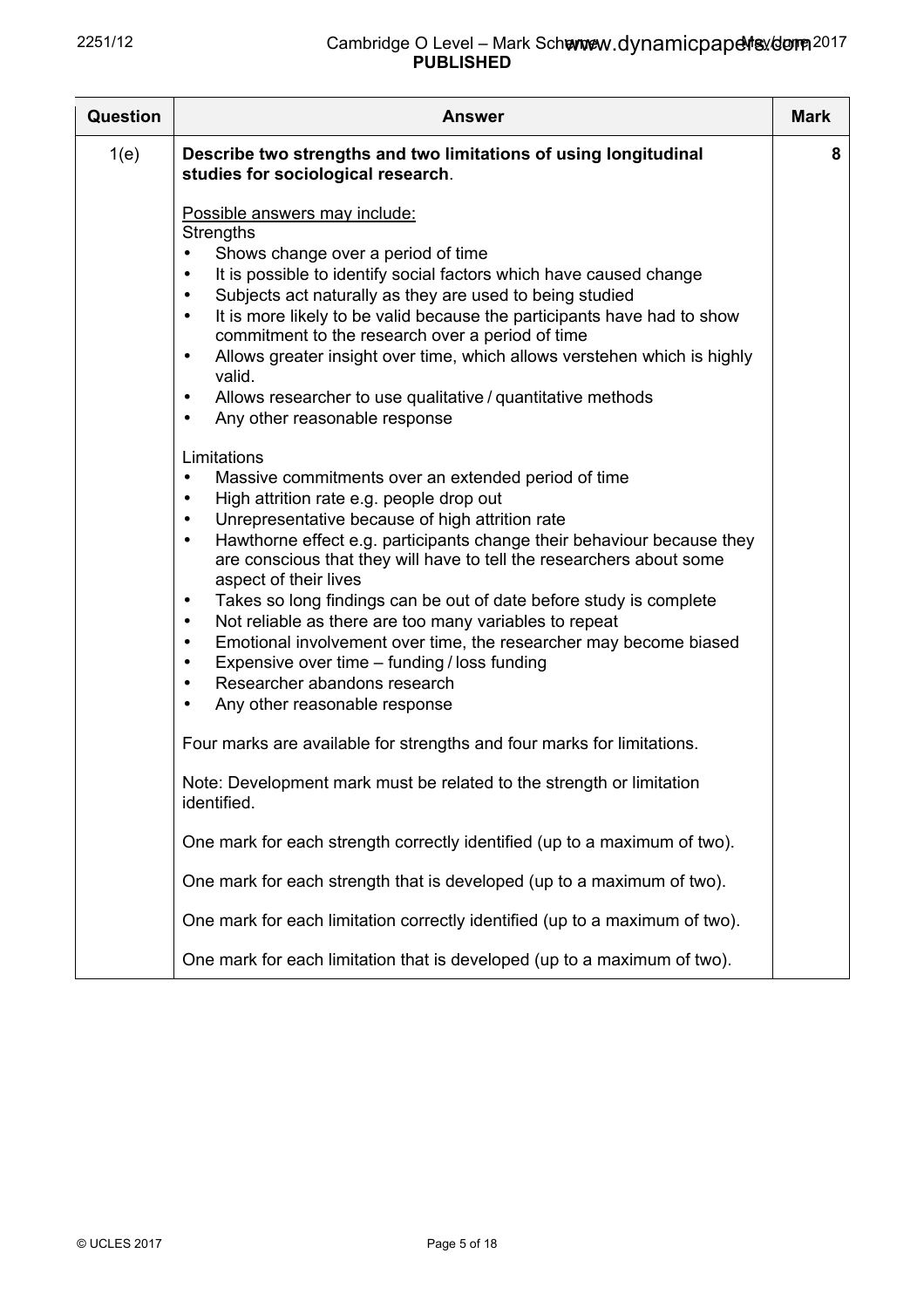| Question | <b>Answer</b>                                                                                                                                                                                                                                                                                                                                                                                                                                                                                                                                                                  | <b>Mark</b> |
|----------|--------------------------------------------------------------------------------------------------------------------------------------------------------------------------------------------------------------------------------------------------------------------------------------------------------------------------------------------------------------------------------------------------------------------------------------------------------------------------------------------------------------------------------------------------------------------------------|-------------|
| 1(f)     | Explain why some sociologists believe that research should be<br>reliable.                                                                                                                                                                                                                                                                                                                                                                                                                                                                                                     | 10          |
|          | Reliability refers to proving that the same research may be repeated<br>replicating the same or similar results.                                                                                                                                                                                                                                                                                                                                                                                                                                                               |             |
|          | Candidates need to recognise that this may be a key indicator of whether the<br>findings are accurate e.g. if you get the same results repeatedly it is more<br>likely to be true / valid. This is a key way to establish social facts. Expect<br>candidates to focus largely on the positivist view.                                                                                                                                                                                                                                                                          |             |
|          | Possible responses may include:<br>more 'scientific' e.g. lends rigour to the findings<br>$\bullet$<br>means of establishing social facts<br>٠<br>means of ensuring that objectivity<br>٠<br>important to be unbiased<br>٠<br>researchers sociological perspective e.g. their personal perspective<br>$\bullet$<br>requires them to use methods which give reliable results<br>if the research is found to be reliable it must be true/a social fact<br>$\bullet$<br>Any other reasonable response.<br>$\bullet$                                                               |             |
|          | <b>Band 0</b><br>No creditworthy response.                                                                                                                                                                                                                                                                                                                                                                                                                                                                                                                                     |             |
|          | A candidate who defines the key term in the question but gets no further<br>should achieve no more than 2 marks                                                                                                                                                                                                                                                                                                                                                                                                                                                                |             |
|          | Band 1 (1-3)<br>Answers at this level are likely to show limited understanding and be based<br>on common sense or demonstrate little in the way of clear sociological<br>knowledge or terminology. At the bottom of the band candidates may make<br>only one brief over simplistic point e.g. because they can repeat it. At the top<br>of the band candidates may begin to use some appropriate knowledge or<br>terminology. Candidates may only give one reason. E.g. research should be<br>reliable because then it is correct.                                             |             |
|          | Band 2 (4-7)<br>At the bottom of the band, candidates demonstrate basic understanding of<br>the issue and begin to use some appropriate knowledge and terminology.<br>Supporting explanation may be weak or over simplistic. E.g. research should<br>be reliable as this means the findings are proved as social facts. At the top of<br>the band, candidates use appropriate knowledge and terminology but may<br>not fully focus on the question. Candidates are likely to offer more than one<br>reason.                                                                    |             |
|          | Band 3 (8-10)<br>The candidates' answer is fully focused on the question. E.g. <i>positivist</i><br>believe that research should be reliable they follow scientific method which<br>believes that if research can be replicated and produce the same results that<br>this is evidence that the results are valid. There is evidence of good use of<br>sociological terms. At the bottom of the band the range of reasons may be<br>narrow. At the top of the band, candidates should offer a range of reasons as<br>well as demonstrate accurate use of sociological concepts. |             |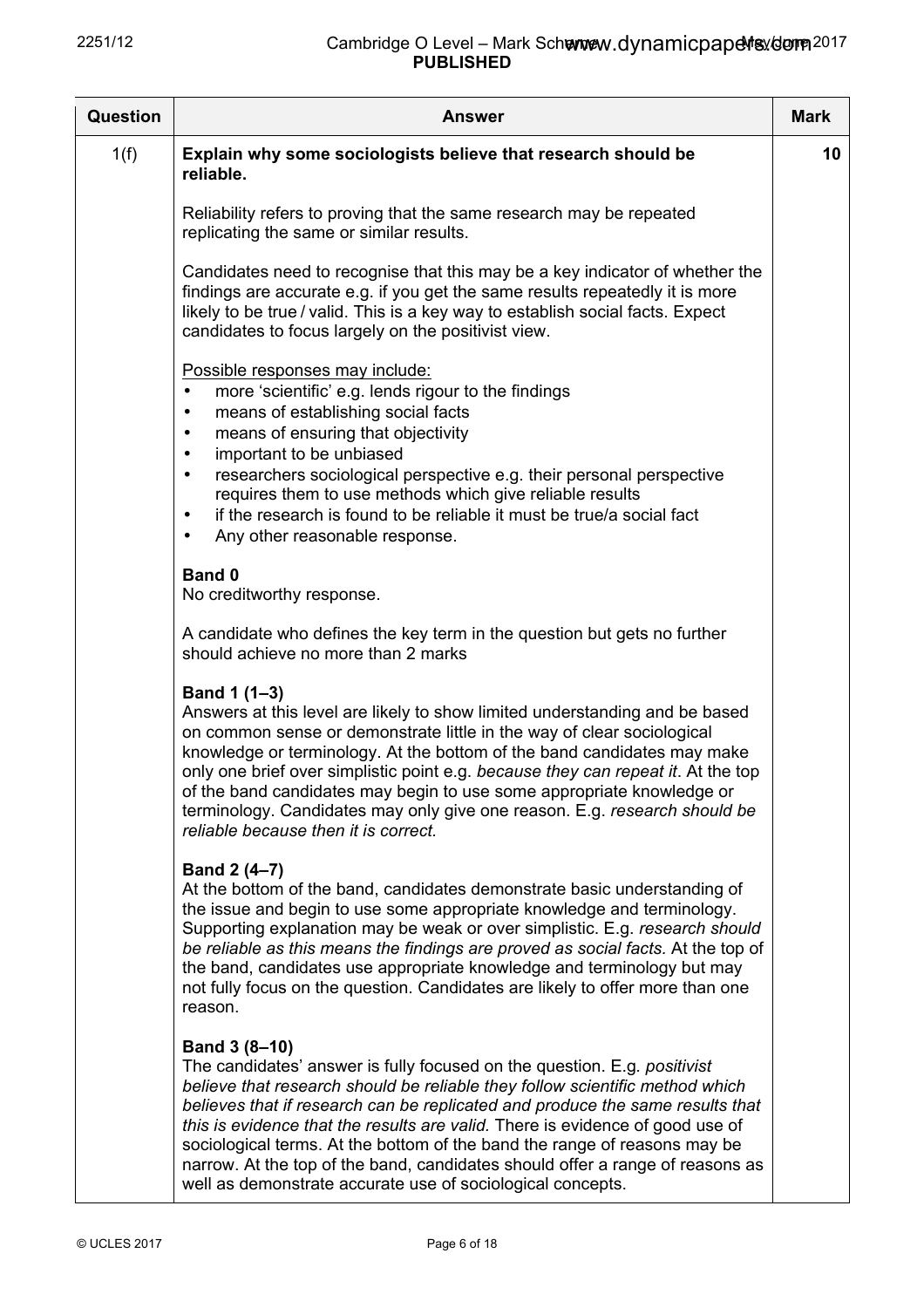| Question | <b>Answer</b>                                                                                                                                                                                                                                                                                                                                                                                                                                                                                                                                                                                                                                                                                                                                                                     | <b>Mark</b> |
|----------|-----------------------------------------------------------------------------------------------------------------------------------------------------------------------------------------------------------------------------------------------------------------------------------------------------------------------------------------------------------------------------------------------------------------------------------------------------------------------------------------------------------------------------------------------------------------------------------------------------------------------------------------------------------------------------------------------------------------------------------------------------------------------------------|-------------|
| 1(g)     | To what extent are historical and personal documents representative?                                                                                                                                                                                                                                                                                                                                                                                                                                                                                                                                                                                                                                                                                                              | 15          |
|          | Representativeness refers to the degree to which research findings about<br>one group can be applied to a larger group or similar group.                                                                                                                                                                                                                                                                                                                                                                                                                                                                                                                                                                                                                                          |             |
|          | Expect candidates to consider different types of documents the<br>representative nature depends on the type of document being considered.                                                                                                                                                                                                                                                                                                                                                                                                                                                                                                                                                                                                                                         |             |
|          | For<br>Wide range of materials available which can cover large populations so<br>$\bullet$<br>can be representative<br>Representative of attitudes, norms and values of certain groups e.g.<br>$\bullet$<br>help us to know about the differences in norms and values of different<br>groups<br>Official statistics like old census records can be very representative<br>$\bullet$<br>because they are large scale<br>Visual sociology from photographs can be representative of the lives of<br>$\bullet$<br>some groups can show details of large group interactions<br>Any other reasonable response<br>$\bullet$                                                                                                                                                             |             |
|          | Against<br>Bias e.g. contain personal bias which is not representative of the norms<br>$\bullet$<br>and values of the majority e.g. newspapers and speeches<br>Intelligentsia e.g. certain types of documents only representative of<br>$\bullet$<br>academics e.g. books, novels<br>Elite e.g. more surviving documents for upper classes and elites, lives of<br>$\bullet$<br>the 'great and good' e.g. parliamentary or church records / legislation<br>Minority view e.g. too narrow in range to be representative of the whole<br>$\bullet$<br>population diaries, letters and photos<br>Representative of literate classes e.g. may only tell us about the lives of<br>$\bullet$<br>those who can write e.g. diaries, letters<br>Any other reasonable response<br>$\bullet$ |             |
|          | <b>Band 0</b><br>No creditworthy response.                                                                                                                                                                                                                                                                                                                                                                                                                                                                                                                                                                                                                                                                                                                                        |             |
|          | A candidate who defines the key term in the question but gets no further<br>should achieve no more than 2 marks                                                                                                                                                                                                                                                                                                                                                                                                                                                                                                                                                                                                                                                                   |             |
|          | Band 1 (1-4)<br>Answers in this band may be largely based on common sense showing<br>limited or no knowledge of sociological terms or concepts. At the top of the<br>band, candidates may make one or two general points about<br>historical / personal documents, but they won't be well-linked to the question,<br>e.g. personal documents can be things like diaries and letters that tell you<br>the life of just one person.                                                                                                                                                                                                                                                                                                                                                 |             |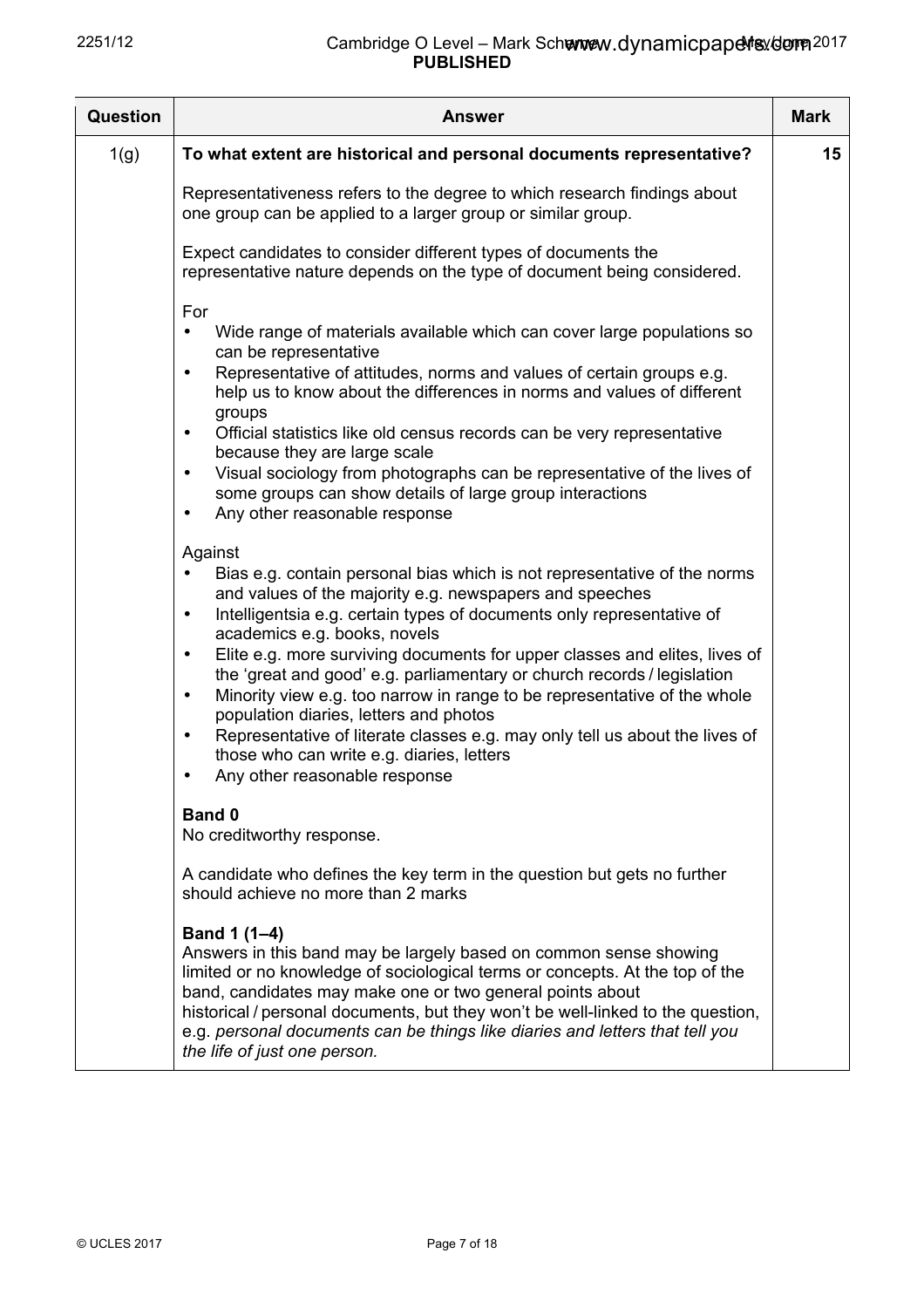| Question | Answer                                                                                                                                                                                                                                                                                                                                                                                                                                                                                                                                                                                                                                                                                                                                                                                                                                            | Mark |
|----------|---------------------------------------------------------------------------------------------------------------------------------------------------------------------------------------------------------------------------------------------------------------------------------------------------------------------------------------------------------------------------------------------------------------------------------------------------------------------------------------------------------------------------------------------------------------------------------------------------------------------------------------------------------------------------------------------------------------------------------------------------------------------------------------------------------------------------------------------------|------|
| 1(g)     | <b>Band 2 (5–8)</b><br>In this band candidates may approach the question by describing some of<br>the limitations of historical / personal documents. There may be some basic<br>discussion of why these types of documents may be unrepresentative.<br>Alternatively, they may offer an answer which is list-like in nature but there<br>will be no real attempt to assess whether the personal documents are<br>representative or not. At the top of the band, candidates may offer a<br>description of more than one reason why they are / are not representative.                                                                                                                                                                                                                                                                             |      |
|          | A one-sided answer cannot score higher than 8 marks. Two sided response<br>must show good knowledge to reach band 3                                                                                                                                                                                                                                                                                                                                                                                                                                                                                                                                                                                                                                                                                                                               |      |
|          | Band 3 (9-12)<br>Answers in this band will show good sociological knowledge and<br>understanding of the issues inherent in the question. Sociological terms and<br>concepts will be used with greater accuracy and / or frequency. For the most<br>part, answers will be well developed, focused on the question and there will<br>be a range of points presented. There will be a two-sided response but this<br>may be unbalanced. At the bottom of the band, candidates may provide a<br>narrower range of points. At the top of the band, expect a wider range of<br>points and clear focus on the question.                                                                                                                                                                                                                                  |      |
|          | Band 4 (13-15)                                                                                                                                                                                                                                                                                                                                                                                                                                                                                                                                                                                                                                                                                                                                                                                                                                    |      |
|          | Answers in this band will be clearly focused on the question and address the<br>'extent' to which historical / personal documents are representative of the<br>wider population. Candidates show excellent grasp of sociological terms and<br>knowledge. At the bottom of the band, candidates will offer a range of<br>arguments both for and against the question but may not offer an evaluative<br>conclusion. At the top of the band, there will also be an evaluative conclusion<br>e.g. 'whilst it could be argued that the some historic and personal documents<br>are not representative as they only reflect the limited experience of small<br>section of society some quantitative historical documents like census<br>materials are representative. To some extent it depends on the nature of the<br>historic or personal document. |      |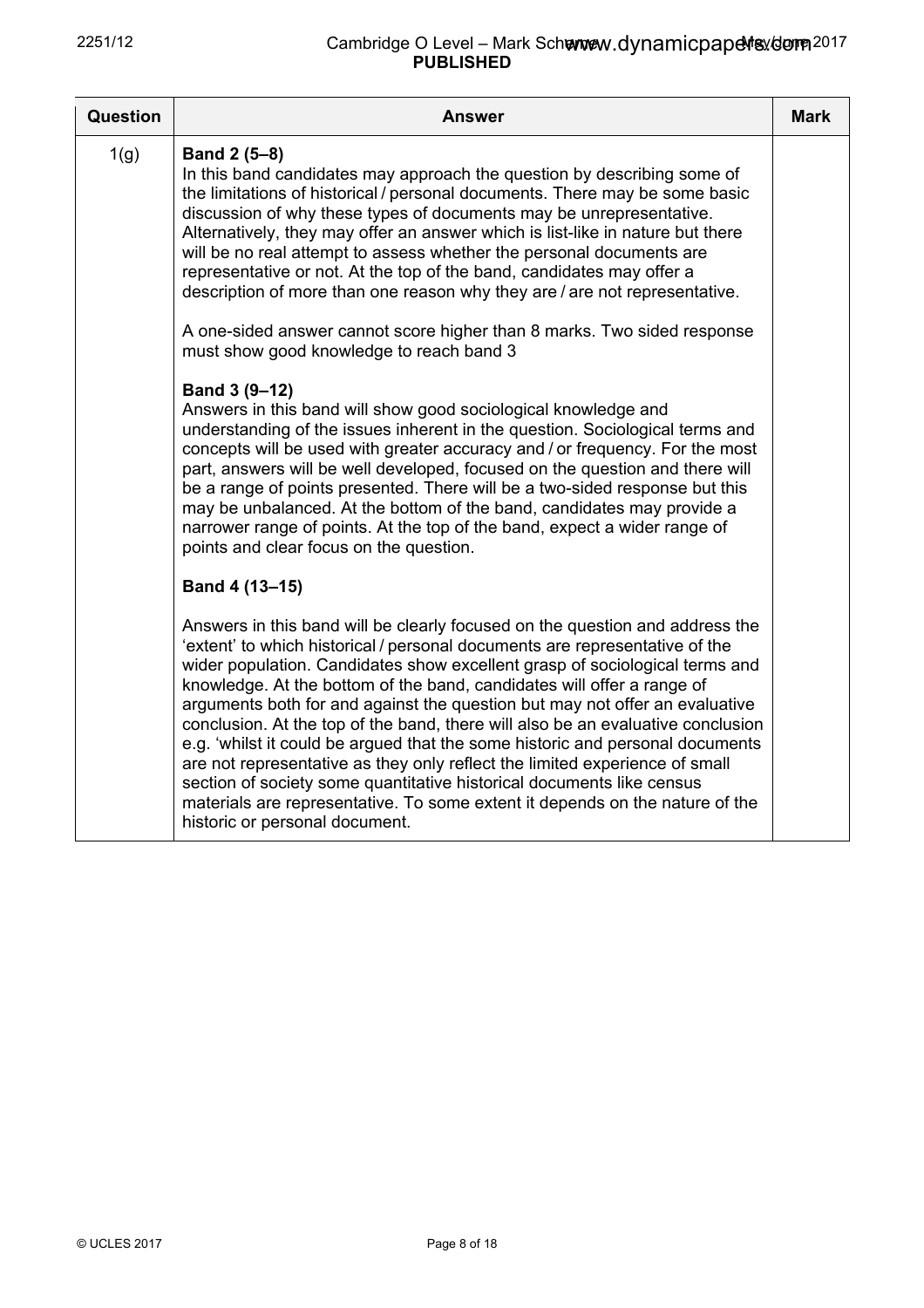## 2251/12 **Cambridge O Level – Mark Schemev PUBLISHED** www.dynamicpapełis./dom<sub>2017</sub>

| Question         | <b>Answer</b>                                                                                                                                                                                                                                                                                                                                                                                                                                                                                                                                                                                                                                                                                                                                                                   | <b>Mark</b>  |
|------------------|---------------------------------------------------------------------------------------------------------------------------------------------------------------------------------------------------------------------------------------------------------------------------------------------------------------------------------------------------------------------------------------------------------------------------------------------------------------------------------------------------------------------------------------------------------------------------------------------------------------------------------------------------------------------------------------------------------------------------------------------------------------------------------|--------------|
| <b>Section B</b> |                                                                                                                                                                                                                                                                                                                                                                                                                                                                                                                                                                                                                                                                                                                                                                                 |              |
|                  | Since the mid-twentieth century modern industrial societies have become increasingly child-<br>centred. Evidence in the 'Cost of Raising a Child' report, research carried out in the USA, has<br>shown that since 1960 the cost of raising a child has increased dramatically.                                                                                                                                                                                                                                                                                                                                                                                                                                                                                                 |              |
| 2(a)             | What is meant by the term 'child-centred'?                                                                                                                                                                                                                                                                                                                                                                                                                                                                                                                                                                                                                                                                                                                                      | $\mathbf{2}$ |
|                  | Child-centred refers to an approach where the child's needs and wishes are<br>paramount and there is a focus on the child's welfare such that resources<br>are directed towards the child.                                                                                                                                                                                                                                                                                                                                                                                                                                                                                                                                                                                      |              |
|                  | One mark for partial definition e.g. looking out for the child                                                                                                                                                                                                                                                                                                                                                                                                                                                                                                                                                                                                                                                                                                                  |              |
|                  | Two marks for clear definition e.g. where the child's welfare is the number<br>one priority and everything is focused on the child.                                                                                                                                                                                                                                                                                                                                                                                                                                                                                                                                                                                                                                             |              |
| 2(b)             | Describe two ways childhood has changed over time.                                                                                                                                                                                                                                                                                                                                                                                                                                                                                                                                                                                                                                                                                                                              | 4            |
|                  | Note: Candidates may answer this with reference to either Modern Industrial<br>Society (MIS) or developing countries.                                                                                                                                                                                                                                                                                                                                                                                                                                                                                                                                                                                                                                                           |              |
|                  | Candidates should be expected to demonstrate the change e.g. children<br>used to work alongside adults now they don't as there are laws against it.                                                                                                                                                                                                                                                                                                                                                                                                                                                                                                                                                                                                                             |              |
|                  | Possible answers:<br>Childhood is a protected period where adults have a moral or legal duty<br>to protect the child<br>Children now have rights e.g. international rights of the child<br>$\bullet$<br>Children are dependents e.g. their ability to earn and to work is legally<br>$\bullet$<br>restricted so they must depend on adults for basic needs<br>In MIS they are not usually allowed to work<br>$\bullet$<br>Opportunities for education have increased and children spend<br>increasing amounts of time in education compared to previous<br>generations<br>Children's lives have changed due to technology e.g. social media<br>$\bullet$<br>Any other reasonable response<br>$\bullet$<br>One mark for each change correctly identified (up to maximum of two). |              |
|                  | One mark for each change that is developed (up to a maximum of two).                                                                                                                                                                                                                                                                                                                                                                                                                                                                                                                                                                                                                                                                                                            |              |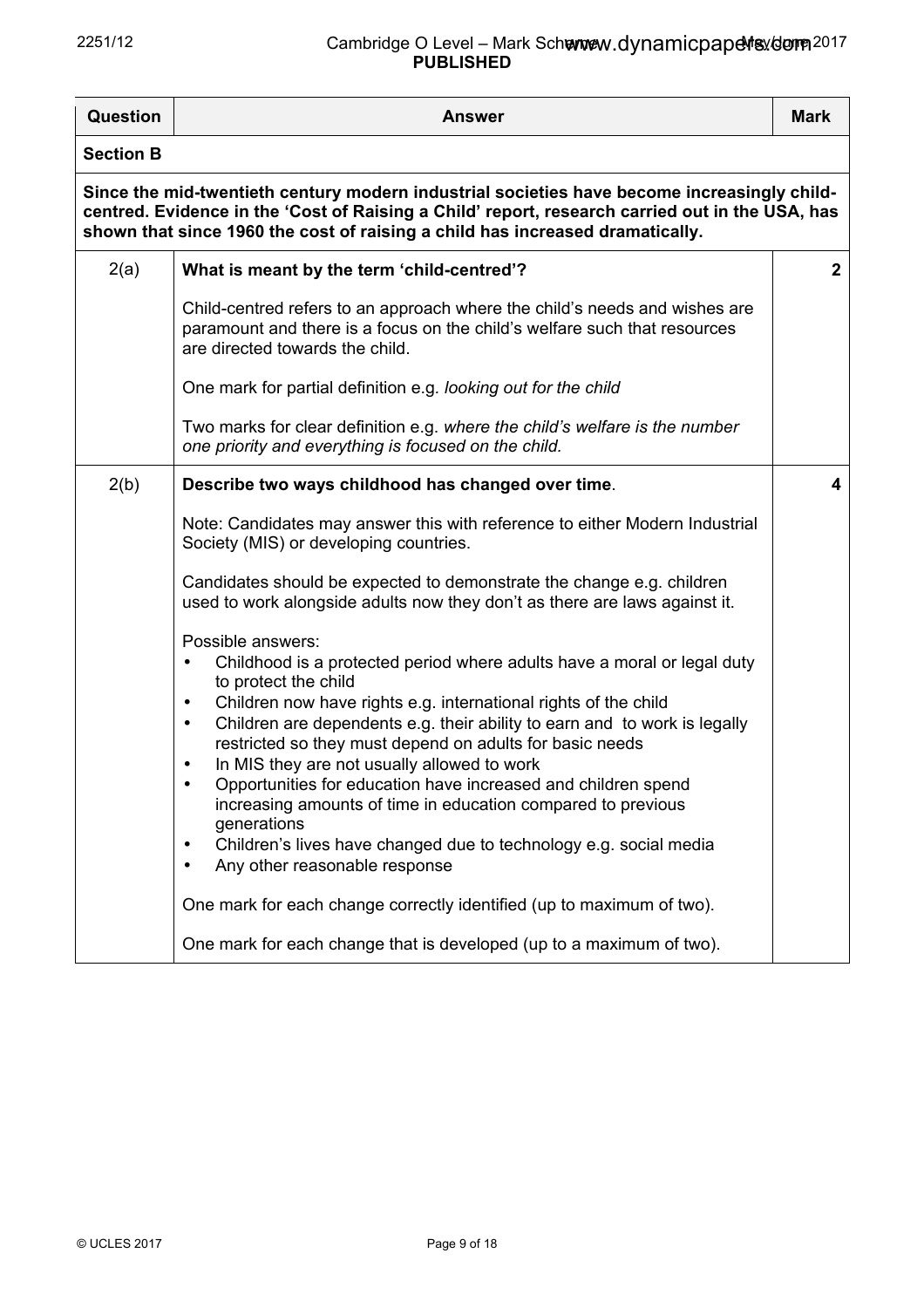| <b>Question</b> | Answer                                                                                                                                                                                                                                                                                                                                                                                                                                                                                                                                     | <b>Mark</b> |
|-----------------|--------------------------------------------------------------------------------------------------------------------------------------------------------------------------------------------------------------------------------------------------------------------------------------------------------------------------------------------------------------------------------------------------------------------------------------------------------------------------------------------------------------------------------------------|-------------|
| 2(c)            | Explain how socialisation is carried out within the family.                                                                                                                                                                                                                                                                                                                                                                                                                                                                                | 6.          |
|                 | Possible answers may include:<br>Canalisation<br>$\bullet$<br>Manipulation<br>$\bullet$<br>Imitation<br>$\bullet$<br>Rewards<br>$\bullet$<br>Sanctions<br>$\bullet$<br>Role models<br>$\bullet$<br>Verbal appellation<br>$\bullet$<br>Any other reasonable response.<br>$\bullet$                                                                                                                                                                                                                                                          |             |
|                 | Band 0<br>No creditworthy response.                                                                                                                                                                                                                                                                                                                                                                                                                                                                                                        |             |
|                 | A candidate who defines the key term in the question but gets no further<br>should achieve 2 marks                                                                                                                                                                                                                                                                                                                                                                                                                                         |             |
|                 | Band 1 (1-3)<br>Answers in this band will show only a limited awareness of how socialisation<br>takes place Responses may be short and under developed. At the top of the<br>band, there may be a tendency towards simplistic answers, engaging with<br>sociological ideas without using sociological language. Alternatively,<br>candidates may offer a wider range of weak points. Answers may be placed<br>broadly within the concept of socialisation in general.<br>One well developed explanation can be at the bottom of band 2     |             |
|                 | Band 2 (4-6)<br>A clear and accurate explanation showing good sociological knowledge and<br>understanding of the ways socialisation is carried out, which is supported by<br>relevant examples. Sociological terms should be expected. At the top of the<br>band candidates will use sociological terms and concepts, referring to a<br>range of factors (3 or more well explained methods of socialisation are<br>enough to reach the top of the band). Candidates will clearly address the<br>nature of socialisation within the family. |             |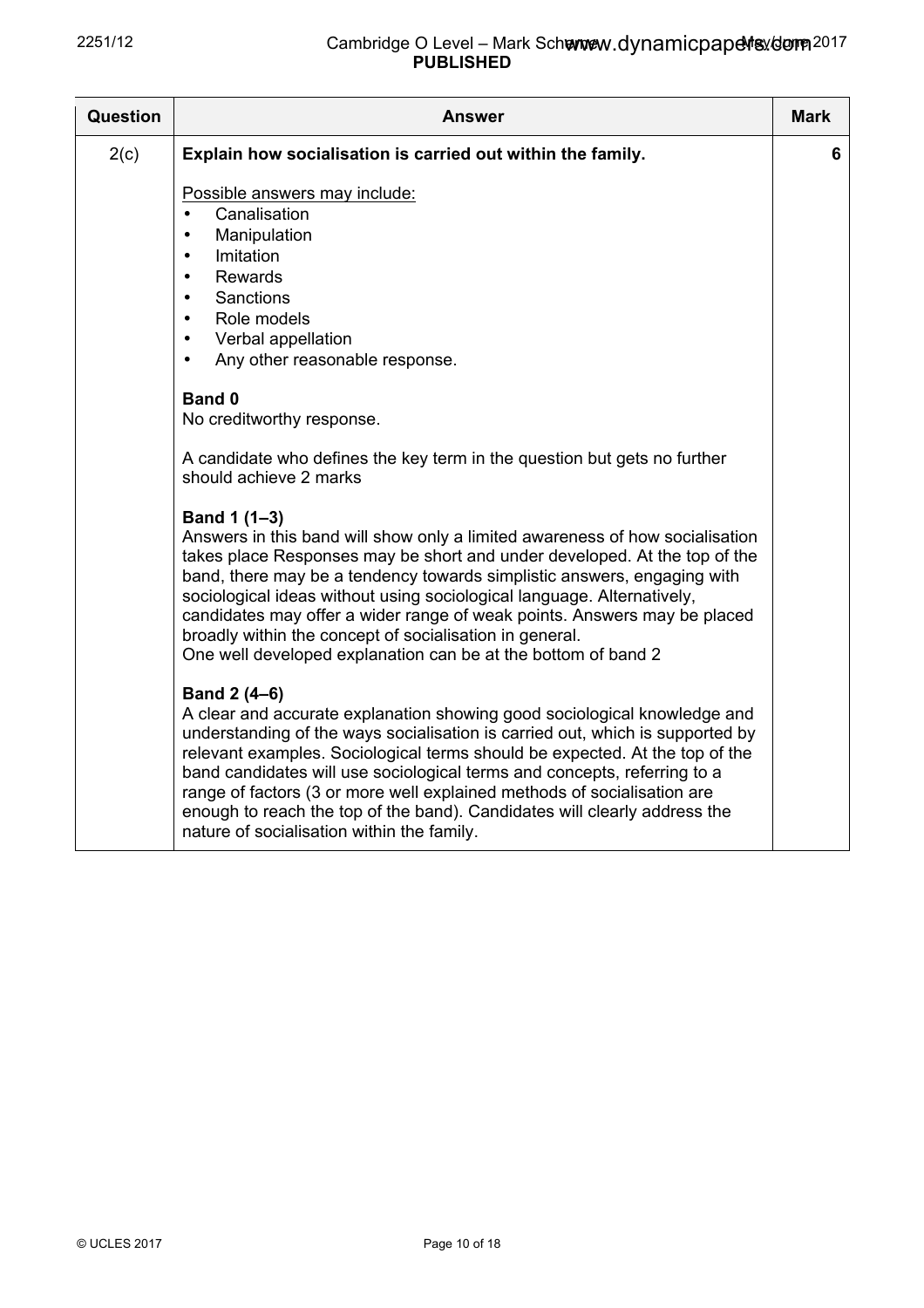| <b>Question</b> | <b>Answer</b>                                                                                                                                                                                                                                                                                                                                                                                                                                                                                                                                                                                                                                                                                                                                                                             | <b>Mark</b> |
|-----------------|-------------------------------------------------------------------------------------------------------------------------------------------------------------------------------------------------------------------------------------------------------------------------------------------------------------------------------------------------------------------------------------------------------------------------------------------------------------------------------------------------------------------------------------------------------------------------------------------------------------------------------------------------------------------------------------------------------------------------------------------------------------------------------------------|-------------|
| 2(d)            | Explain why sanctions are applied to individuals who do not conform.                                                                                                                                                                                                                                                                                                                                                                                                                                                                                                                                                                                                                                                                                                                      | 8           |
|                 | Candidates must focus on why sanctions are applied; candidates who just<br>describe sanctions should not receive more than 4 marks.                                                                                                                                                                                                                                                                                                                                                                                                                                                                                                                                                                                                                                                       |             |
|                 | Candidates are likely to focus on negative sanctions to answer this question<br>but it is equally valid to think about positive sanctions. Positive sanctions<br>may be discussed in the context of a non-conformist sub-culture.                                                                                                                                                                                                                                                                                                                                                                                                                                                                                                                                                         |             |
|                 | Possible answers may include:<br>Need for social order<br>$\bullet$<br>To prevent deviance<br>$\bullet$<br>To prevent crime<br>$\bullet$<br>Need to maintain social control<br>$\bullet$<br>Need for the powerful to maintain their power<br>$\bullet$<br>To prevent chaos, confusion and disorder<br>$\bullet$<br>To get them to conform either by coercion or reward<br>٠<br>So that norms and values of society are not undermined<br>$\bullet$<br>Marxist view - to maintain capitalism<br>$\bullet$<br>Feminist view - to maintain patriarchy<br>$\bullet$<br><b>Functionalist view</b><br>$\bullet$<br>Any other reasonable response<br>$\bullet$                                                                                                                                   |             |
|                 | <b>Band 0</b><br>No creditworthy response.                                                                                                                                                                                                                                                                                                                                                                                                                                                                                                                                                                                                                                                                                                                                                |             |
|                 | Band 1 (1-3)<br>Answers in this band will show only a limited awareness of why sanctions<br>are applied. There may be some discussion of sanctions but this may not be<br>directed to the question. Responses may be short and undeveloped.<br>Sociological terms and concepts are unlikely to be used. At the bottom of the<br>band, expect one weak point. At the top of the band, candidates may offer<br>more than one weak point.                                                                                                                                                                                                                                                                                                                                                    |             |
|                 | Band 2 (4–6)<br>Answers in this band will show basic sociological knowledge and<br>understanding. Responses may be underdeveloped and lacking in range. At<br>the bottom of the band, candidates are unlikely to use sociological terms and<br>concepts accurately. Answers may focus on describing sanctions; this may<br>include description of positive and negative sanctions e.g. There are two<br>types of sanctions that can be used one is negative, like prison and fines<br>which try to force people to conform the other is positive which try to<br>persuade people to conform. At the top of the band, candidates may be<br>beginning to use sociological terms and concepts with greater accuracy.<br>However, some aspects of the answer may only be partially developed. |             |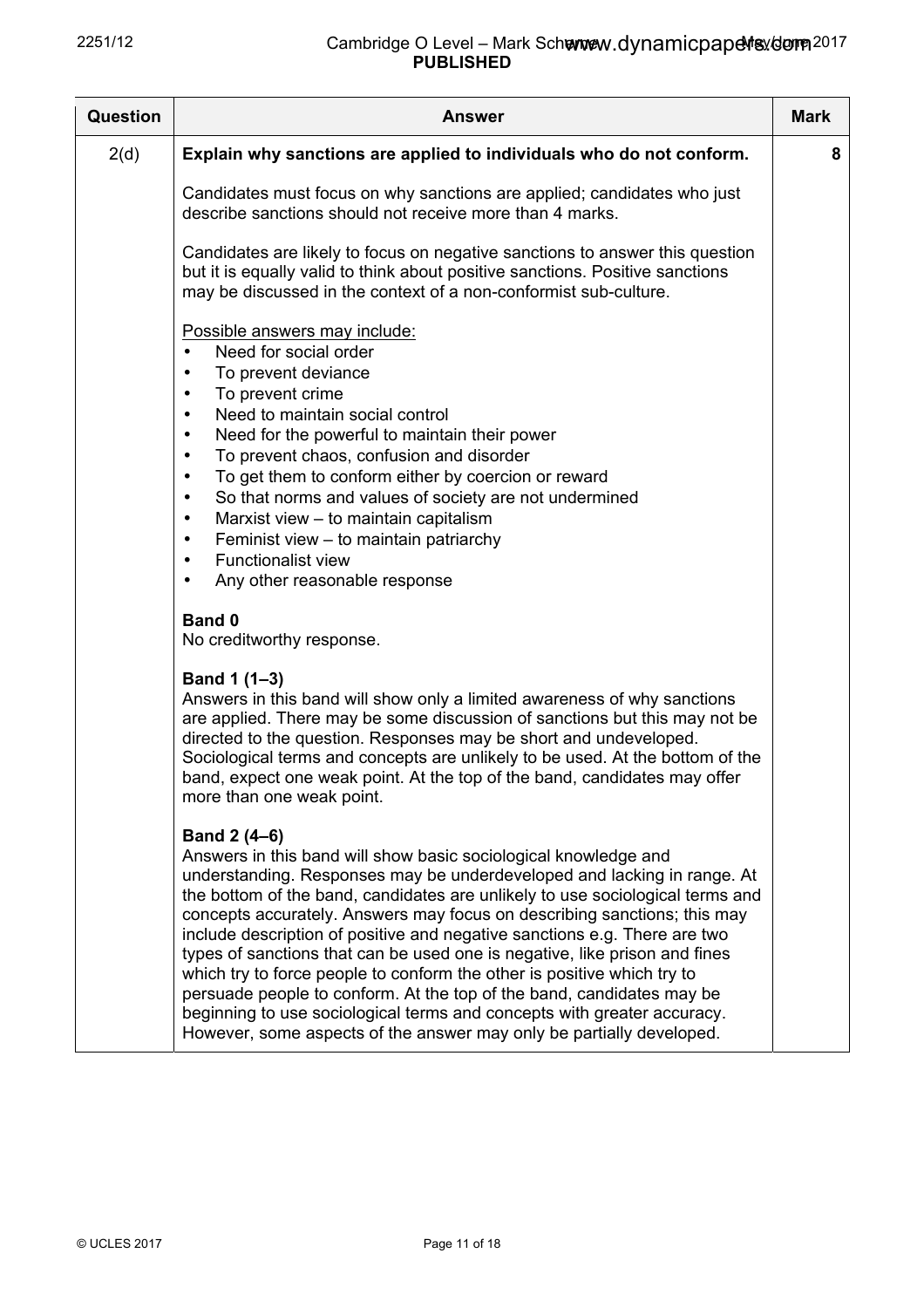| Question | <b>Answer</b>                                                                                                                                                                                                                                                                                                                                                                                                                                                                                                                                                                                                                                                                                                                                                                                                                                                                                                                                                                                                                                                                                                                                                                                                                                                                                                                                                                                                                                                                                                                                                                                                                                                                                                                                                                                                                                                                                                 | <b>Mark</b> |
|----------|---------------------------------------------------------------------------------------------------------------------------------------------------------------------------------------------------------------------------------------------------------------------------------------------------------------------------------------------------------------------------------------------------------------------------------------------------------------------------------------------------------------------------------------------------------------------------------------------------------------------------------------------------------------------------------------------------------------------------------------------------------------------------------------------------------------------------------------------------------------------------------------------------------------------------------------------------------------------------------------------------------------------------------------------------------------------------------------------------------------------------------------------------------------------------------------------------------------------------------------------------------------------------------------------------------------------------------------------------------------------------------------------------------------------------------------------------------------------------------------------------------------------------------------------------------------------------------------------------------------------------------------------------------------------------------------------------------------------------------------------------------------------------------------------------------------------------------------------------------------------------------------------------------------|-------------|
| 2(d)     | Answers which describe, rather than explain why should not be given more<br>than 4 marks.<br>Band 3 (7-8)<br>Answers in this band will show good sociological knowledge and<br>understanding of why sanctions are applied and will be well developed and<br>explained. Sociological terms and concepts will be used accurately. Answers<br>will be well focused on the question and there will be a range of reasons<br>presented. At the top of the band explanations will be clear throughout.                                                                                                                                                                                                                                                                                                                                                                                                                                                                                                                                                                                                                                                                                                                                                                                                                                                                                                                                                                                                                                                                                                                                                                                                                                                                                                                                                                                                              |             |
| 2(e)     | To what extent do the roles of children vary between cultures?<br>Possible answers may include:<br>For<br>Roles differ with norms and values of different cultures like those of<br>adults e.g. some cultures have greater expectations of obedience to<br>adults than others<br>Roles may differ according to religion and tradition e.g. rites of passage<br>$\bullet$<br>may see children achieve different roles at different times<br>Children are dependents in some cultures<br>$\bullet$<br>Child soldiers exist in some cultures<br>$\bullet$<br>Children may have the role of earner rather than dependent e.g. an<br>$\bullet$<br>economic role<br>Children may have the role of carer<br>$\bullet$<br>Any other reasonable response<br>$\bullet$<br>Against<br>All children are dependent to some extent<br>Children do not have the same rights as adults<br>$\bullet$<br>All children go through a period of education / learning / apprenticeship<br>$\bullet$<br>Child is a distinct phase of life and there is a rite of passage to take on<br>$\bullet$<br>the role of adult<br>Gender more important than culture<br>Biological differences between child and adult<br>Some roles are almost universal e.g. son / daughter<br>Any other reasonable response<br>$\bullet$<br><b>Band 0</b><br>No creditworthy response.<br>Band 1 (1-4)<br>Answers in this band may be vague and largely based on common sense<br>showing limited knowledge of the debate. Responses may be short,<br>undeveloped and one-sided. E.g. 'Not all children have the same sort of<br>childhood some children have to work.' At the bottom of the band, use of<br>sociological terms or concepts is very unlikely. At the top of the band,<br>candidates may understand the meaning of roles or be able to list some<br>examples of roles children play but have no understanding of the premise of<br>question. | 15          |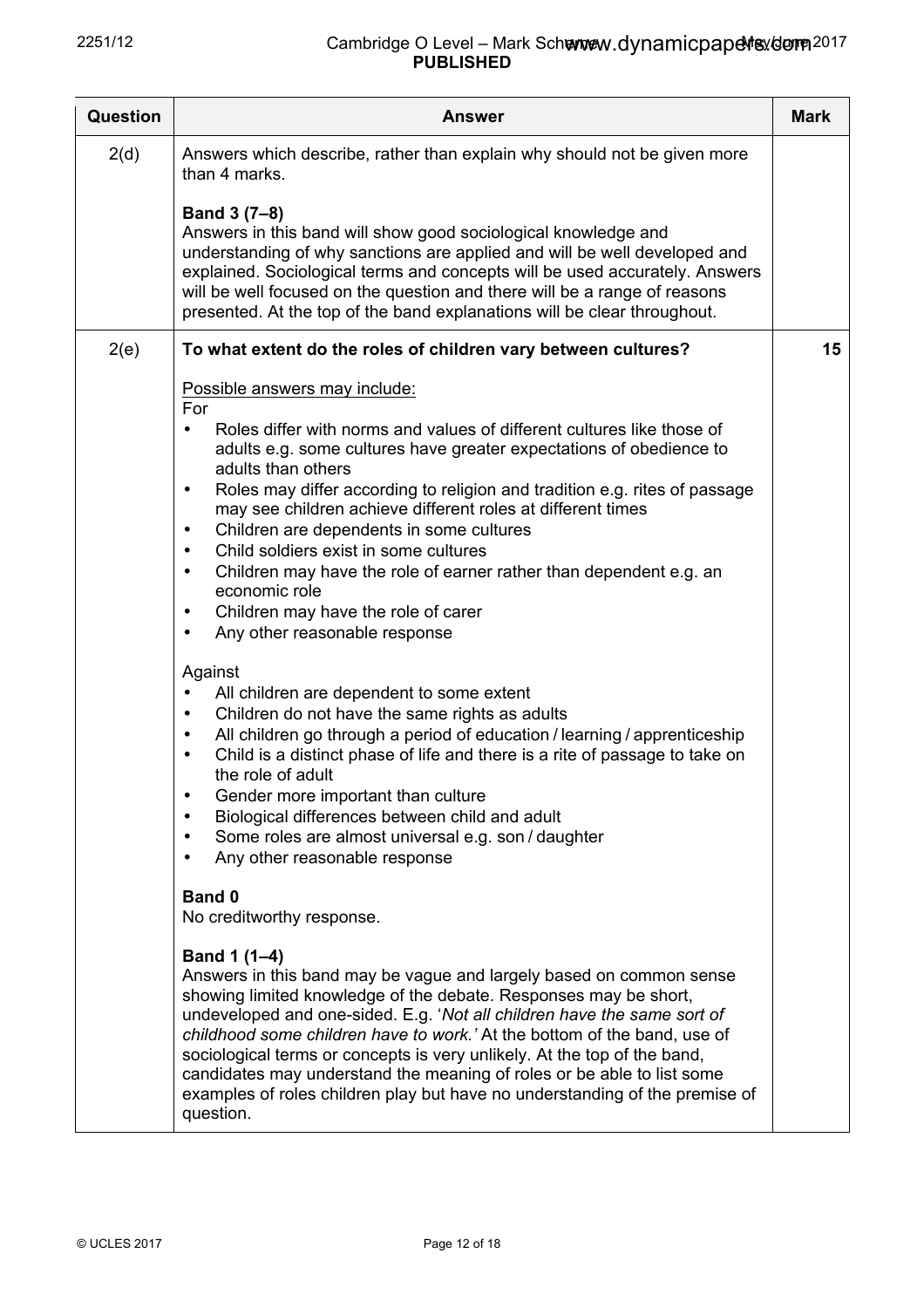| Question | Answer                                                                                                                                                                                                                                                                                                                                                                                                                                                                                                                                                                                                                                                                                                                                                                                                                                                                                                                                                                | Mark |
|----------|-----------------------------------------------------------------------------------------------------------------------------------------------------------------------------------------------------------------------------------------------------------------------------------------------------------------------------------------------------------------------------------------------------------------------------------------------------------------------------------------------------------------------------------------------------------------------------------------------------------------------------------------------------------------------------------------------------------------------------------------------------------------------------------------------------------------------------------------------------------------------------------------------------------------------------------------------------------------------|------|
| 2(e)     | Band 2 (5-8)<br>In this band candidates will show some basic knowledge of the debate.<br>Alternatively, they may offer an answer which is list-like in nature but there<br>will be no real attempt to address the issues raised by the question. There<br>may be limited use of sociological terms or concepts. Responses may be<br>underdeveloped and lack range. Answers may be simplistic and two-sided<br>responses are unlikely. At the top of the band, candidates may describe<br>examples of the roles of a child e.g. in some societies children have to be<br>the main bread winner because their parents are too ill to work.                                                                                                                                                                                                                                                                                                                              |      |
|          | A one-sided answer cannot score higher than 8 marks. Two sided answers<br>must show good sociological knowledge and understanding to reach band 3.                                                                                                                                                                                                                                                                                                                                                                                                                                                                                                                                                                                                                                                                                                                                                                                                                    |      |
|          | Band 3 (9-12)<br>Answers in this band will show good sociological knowledge and<br>understanding of the debate about whether children's roles vary between<br>cultures. Sociological terms and concepts will be used with greater accuracy<br>and / or frequency. For the most part, answers will be well developed,<br>focused on the question and there will be a range of points presented. There<br>will be a two-sided response but this may be unbalanced. At the bottom of<br>the band, candidates may provide a narrower range of points. At the top of<br>the band, expect a wider range of points and clear focus on the question.                                                                                                                                                                                                                                                                                                                          |      |
|          | Band 4 (13-15)<br>Answers in this band will show an excellent knowledge and understanding of<br>the debate. There will be a strong grasp of the argument as well as accurate<br>and frequent use of sociological terms and concepts. Answers will be well<br>developed, clearly focused on the question and discuss a wide range of<br>points. Responses will be two-sided and balanced. At the bottom of the<br>band, some attempt at a conclusion will be made. At the top of the band,<br>there will be a clear attempt to offer an assessment of the 'To what<br>extent?' part of the question through a focused conclusion. E.g. 'to some<br>extent the idea of childhood and the role of the child as a learner may exist in<br>many cultures but the roles played by children can vary greatly. In the<br>developed world children are usually dependents whilst in the developing<br>world children can be the main bread winner or even combatants in a war. |      |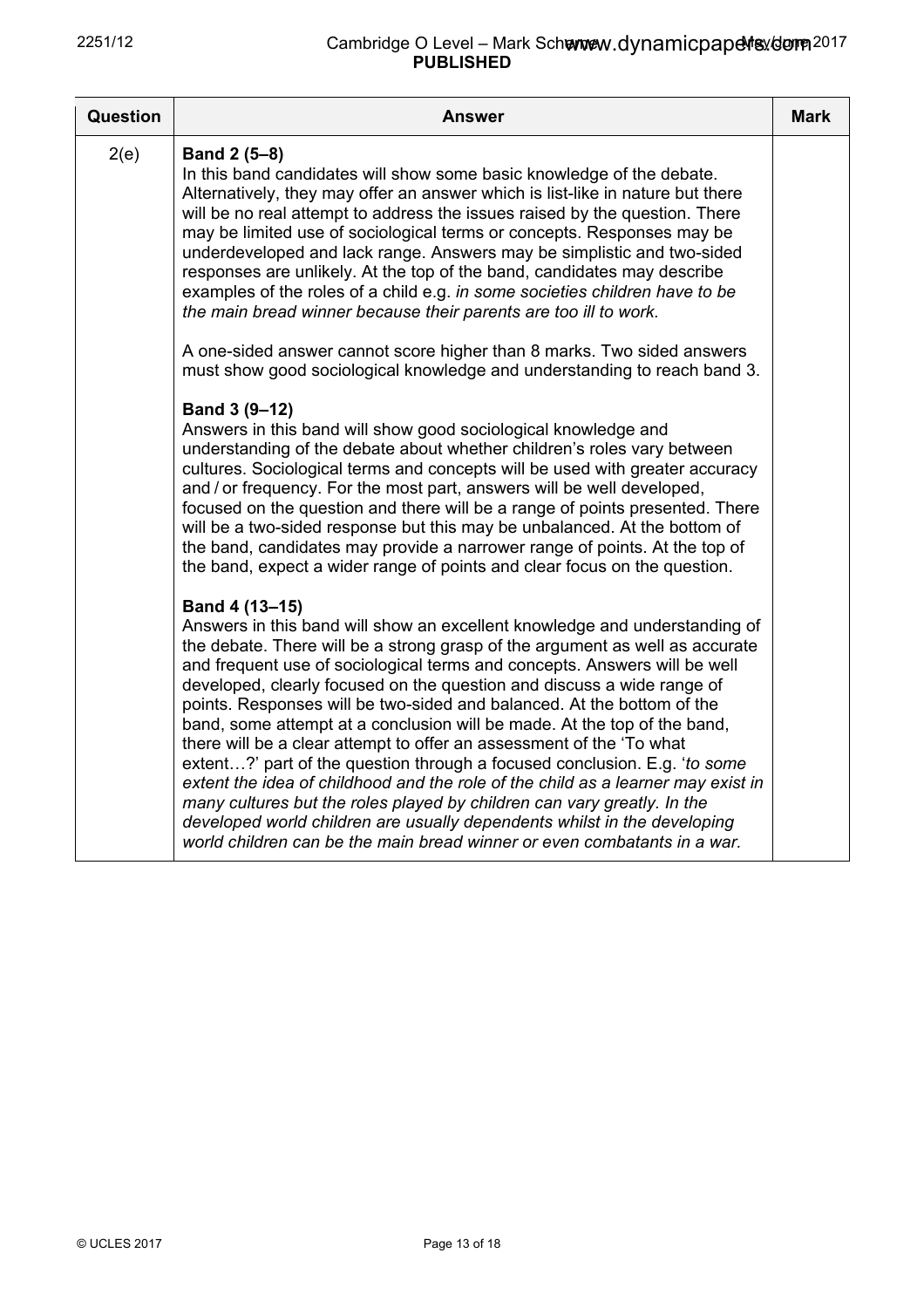## 2251/12 **Cambridge O Level – Mark Schemev PUBLISHED** www.dynamicpapełis./dom<sub>2017</sub>

| <b>Question</b>                                                                                                                                                                   | <b>Answer</b>                                                                                                                                                                                                                                                                                                                                                                                                                                                                                                                                                                                                                                                                           | <b>Mark</b>  |  |  |
|-----------------------------------------------------------------------------------------------------------------------------------------------------------------------------------|-----------------------------------------------------------------------------------------------------------------------------------------------------------------------------------------------------------------------------------------------------------------------------------------------------------------------------------------------------------------------------------------------------------------------------------------------------------------------------------------------------------------------------------------------------------------------------------------------------------------------------------------------------------------------------------------|--------------|--|--|
| <b>Section C</b>                                                                                                                                                                  |                                                                                                                                                                                                                                                                                                                                                                                                                                                                                                                                                                                                                                                                                         |              |  |  |
| In many countries top jobs in government and the legal system are dominated by the elite.<br>This means there is limited social mobility and distinct social classes still exist. |                                                                                                                                                                                                                                                                                                                                                                                                                                                                                                                                                                                                                                                                                         |              |  |  |
| 3(a)                                                                                                                                                                              | What is meant by the term 'elite'?                                                                                                                                                                                                                                                                                                                                                                                                                                                                                                                                                                                                                                                      | $\mathbf{2}$ |  |  |
|                                                                                                                                                                                   | Elite refers to those at the highest level in society, those with the best life<br>chances.                                                                                                                                                                                                                                                                                                                                                                                                                                                                                                                                                                                             |              |  |  |
|                                                                                                                                                                                   | One mark for partial definition e.g. upper class/ruling class                                                                                                                                                                                                                                                                                                                                                                                                                                                                                                                                                                                                                           |              |  |  |
|                                                                                                                                                                                   | Two marks for clear definition e.g. the highest level of society with all the<br>best life chances / high status / power.                                                                                                                                                                                                                                                                                                                                                                                                                                                                                                                                                               |              |  |  |
| 3(b)                                                                                                                                                                              | Describe two social classes.                                                                                                                                                                                                                                                                                                                                                                                                                                                                                                                                                                                                                                                            | 4            |  |  |
|                                                                                                                                                                                   | Possible answers may include:<br>Upper class / ruling class<br>$\bullet$<br>Upper middle class<br>Lower middle class<br>$\bullet$<br>Middle class<br>Working class<br>$\bullet$<br><b>Underclass</b><br>$\bullet$<br>Any other reasonable response<br>$\bullet$                                                                                                                                                                                                                                                                                                                                                                                                                         |              |  |  |
|                                                                                                                                                                                   | Note: allow 'lower' class as working class.                                                                                                                                                                                                                                                                                                                                                                                                                                                                                                                                                                                                                                             |              |  |  |
|                                                                                                                                                                                   | One mark for each social class correctly identified (up to maximum of two).                                                                                                                                                                                                                                                                                                                                                                                                                                                                                                                                                                                                             |              |  |  |
|                                                                                                                                                                                   | One mark for each social class that is developed (up to a maximum of two).                                                                                                                                                                                                                                                                                                                                                                                                                                                                                                                                                                                                              |              |  |  |
|                                                                                                                                                                                   | Development alone can be credited - 2 marks                                                                                                                                                                                                                                                                                                                                                                                                                                                                                                                                                                                                                                             |              |  |  |
| 3(c)                                                                                                                                                                              | Explain how members of the upper class are able to maintain their<br>social position.<br>Candidates are likely to answer this question in the context of avoiding                                                                                                                                                                                                                                                                                                                                                                                                                                                                                                                       | 6            |  |  |
|                                                                                                                                                                                   | downward mobility.<br>Possible responses may include:<br>Elite self-recruitment<br>$\bullet$<br>Better life chances e.g. access to better education leading to better<br>$\bullet$<br>qualifications and job prospects<br>Access to wealth and resources<br>$\bullet$<br>Networking including 'old boys' network<br>$\bullet$<br>Access to power and the powerful<br>$\bullet$<br>Legal and social structures which allow them to maintain their lands,<br>$\bullet$<br>property, status etc.<br><b>Educational differences</b><br>$\bullet$<br><b>Healthcare differences</b><br>$\bullet$<br>Ascribed status doesn't change<br>$\bullet$<br>Any other reasonable response<br>$\bullet$ |              |  |  |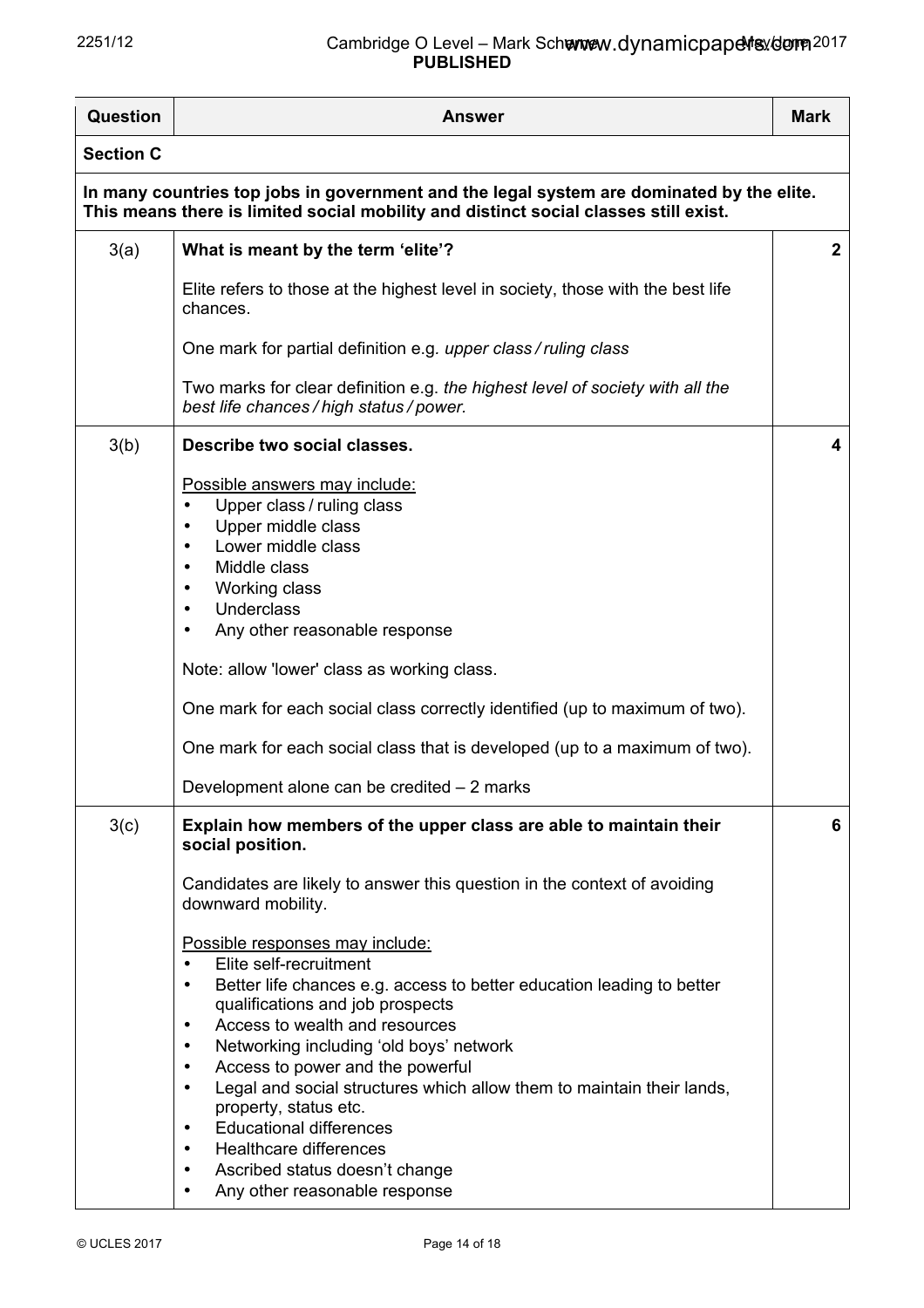| Question | <b>Answer</b>                                                                                                                                                                                                                                                                                                                                                                                                                                                                                                                                        | <b>Mark</b> |
|----------|------------------------------------------------------------------------------------------------------------------------------------------------------------------------------------------------------------------------------------------------------------------------------------------------------------------------------------------------------------------------------------------------------------------------------------------------------------------------------------------------------------------------------------------------------|-------------|
| 3(c)     | Band 0<br>No creditworthy response.                                                                                                                                                                                                                                                                                                                                                                                                                                                                                                                  |             |
|          | Band 1 (1-3)<br>Answers in this band will show only a limited awareness of how the upper<br>class maintain their social position. Responses may be short and under<br>developed. At the top of the band, there may be a tendency towards<br>simplistic answers, engaging with sociological ideas without using<br>sociological language. Alternatively, candidates may offer a wider range of<br>weak points. Answers may be placed broadly within the concept of social<br>class position in general.                                               |             |
|          | Band 2 (4-6)<br>A clear and accurate explanation showing good sociological knowledge and<br>understanding of the ways social class position can be maintained.<br>Sociological terms should be expected. At the top of the band candidates will<br>use sociological terms and concepts, referring to a range of factors (3 or<br>more well explained examples of how the upper class maintain their social<br>position, is enough to reach the top of the band). Candidates will address the<br>notion of how social class positions are maintained. |             |
| 3(d)     | Explain why lifestyle can be used as an indicator of an individual's<br>social class.                                                                                                                                                                                                                                                                                                                                                                                                                                                                | 8           |
|          | Candidates must focus on why lifestyles can be used as an indicator of<br>social class; candidates who just describe should not receive more than 4<br>marks.                                                                                                                                                                                                                                                                                                                                                                                        |             |
|          | Candidates need to show awareness that some commentators have<br>highlighted lifestyle differences as a way of distinguishing between social<br>classes.                                                                                                                                                                                                                                                                                                                                                                                             |             |
|          | Possible responses may include:                                                                                                                                                                                                                                                                                                                                                                                                                                                                                                                      |             |
|          | Those who enjoy so called high culture e.g. western style opera or ballet<br>$\bullet$<br>may be seen as upper class / upper middle class<br>Working class pastimes may be viewed as going to a football match on<br>$\bullet$<br>Saturday<br>Middle class have dinner parties and go to theatre<br>$\bullet$                                                                                                                                                                                                                                        |             |
|          | Working class go out drinking on Friday night<br>$\bullet$<br>Jet set / pop aristocracy life style for the upper class to distinguish them<br>$\bullet$<br>from the middle class but also distinguish them from entrepreneurial rich<br>who tend to work more – board meetings etc.<br>Underclass has a culture of poverty or be people who rely on welfare or<br>$\bullet$                                                                                                                                                                          |             |
|          | who laze about all day.<br>Educational differences - access to the best schooling resulting in good<br>$\bullet$<br>qualification and access to best employment opportunities and 'old boys'                                                                                                                                                                                                                                                                                                                                                         |             |
|          | networks<br>Healthcare differences access to the best health provisions ensures that<br>$\bullet$<br>their health is maintained and their life chances are not restricted by<br>illness                                                                                                                                                                                                                                                                                                                                                              |             |
|          | Consumption choices e.g. in terms of consumer culture<br>$\bullet$<br>Popular culture – often seen as inferior to high culture<br>$\bullet$<br>Any other reasonable response<br>$\bullet$                                                                                                                                                                                                                                                                                                                                                            |             |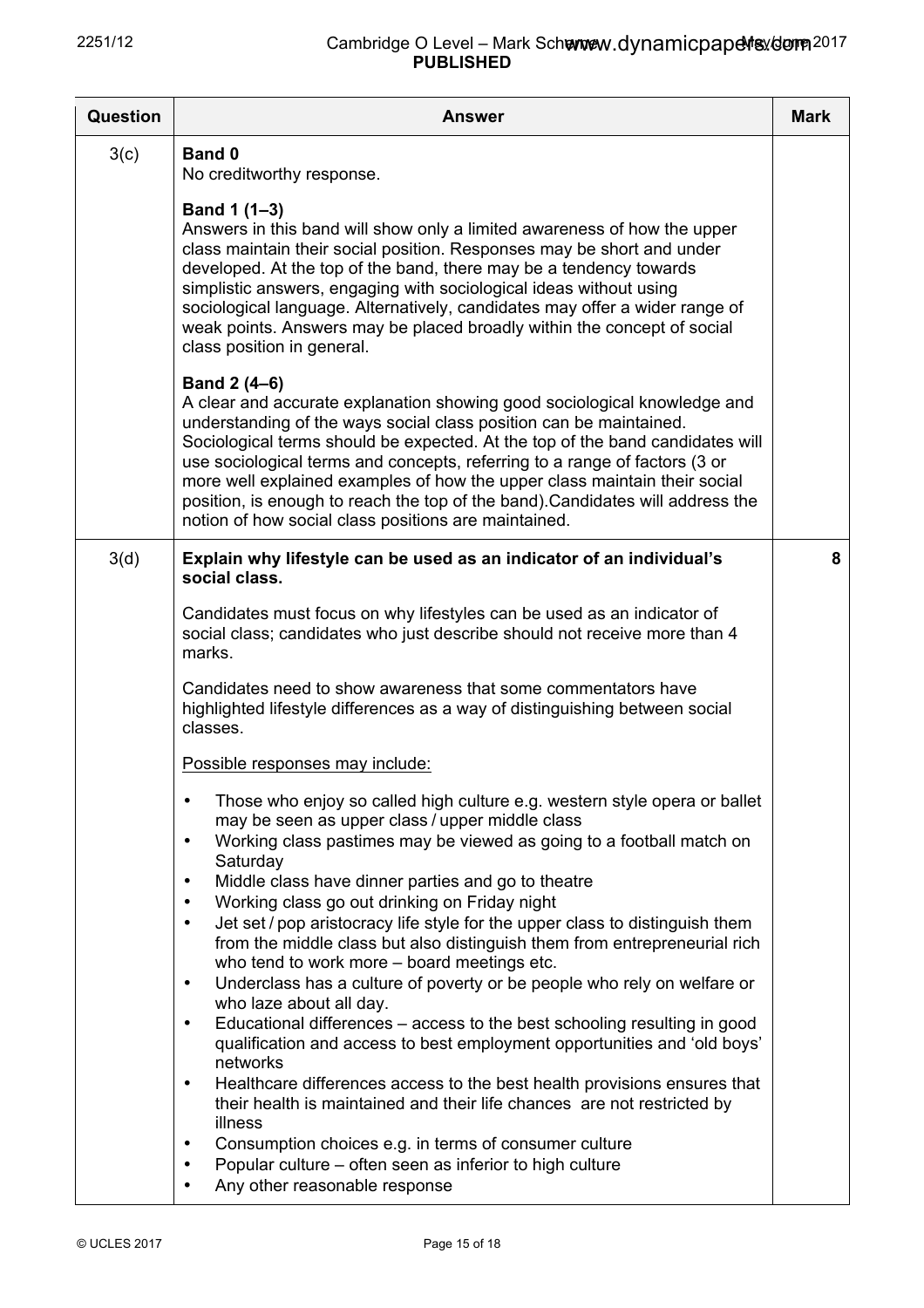| <b>Question</b> | <b>Answer</b>                                                                                                                                                                                                                                                                                                                                                                                                                                                                                                                                                                                                                                                                                                                                                                                                          | <b>Mark</b> |
|-----------------|------------------------------------------------------------------------------------------------------------------------------------------------------------------------------------------------------------------------------------------------------------------------------------------------------------------------------------------------------------------------------------------------------------------------------------------------------------------------------------------------------------------------------------------------------------------------------------------------------------------------------------------------------------------------------------------------------------------------------------------------------------------------------------------------------------------------|-------------|
|                 | <b>Band 0</b><br>No creditworthy response.                                                                                                                                                                                                                                                                                                                                                                                                                                                                                                                                                                                                                                                                                                                                                                             |             |
|                 | A candidate who defines the key term in the question but gets no further<br>should achieve no more than 2 marks                                                                                                                                                                                                                                                                                                                                                                                                                                                                                                                                                                                                                                                                                                        |             |
|                 | Band 1 (1-3)<br>Answers in this band will show only a limited awareness of why lifestyle can<br>be an indicator of social class position. There may be some discussion of<br>wealth and privilege but this may not be directed to the question. Responses<br>may be short and undeveloped. Sociological terms and concepts are unlikely<br>to be used. At the bottom of the band, expect one weak point. At the top of<br>the band, candidates may offer more than one weak point.                                                                                                                                                                                                                                                                                                                                     |             |
|                 | Band 2 (4-6)<br>Answers in this band will show basic sociological knowledge and<br>understanding. Responses may be underdeveloped and lacking in range. At<br>the bottom of the band, candidates are unlikely to use sociological terms and<br>concepts accurately. Answers may focus on describing social class<br>differences; this may include description of different cultures and their values<br>e.g. many working class people are more interested in popular culture but<br>upper classes would spend their leisure time participating in live high culture<br>events like classical music concerts or opera. At the top of the band,<br>candidates may be beginning to use sociological terms and concepts with<br>greater accuracy. However, some aspects of the answer may only be<br>partially developed. |             |
|                 | Band 3 (7-8)<br>Answers in this band will show good sociological knowledge and<br>understanding of how lifestyle can be seen as an indicator of social class<br>and this will be well developed and explained. Sociological terms and<br>concepts will be used accurately. Answers will be well focused on the<br>question and there will be a range of reasons presented. At the top of the<br>band explanations will be clear throughout.                                                                                                                                                                                                                                                                                                                                                                            |             |
| 3(e)            | To what extent do barriers to social mobility remain in modern<br>industrial societies?                                                                                                                                                                                                                                                                                                                                                                                                                                                                                                                                                                                                                                                                                                                                | 15          |
|                 | Social mobility refers to a movement of individuals or groups from one social<br>class to another.                                                                                                                                                                                                                                                                                                                                                                                                                                                                                                                                                                                                                                                                                                                     |             |
|                 | The key to this question is that candidates understand that whilst many<br>Modern Industrial Societies are nominally open and meritocratic individuals<br>with certain social characteristics are likely to experience more barriers,<br>especially to upward mobility.                                                                                                                                                                                                                                                                                                                                                                                                                                                                                                                                                |             |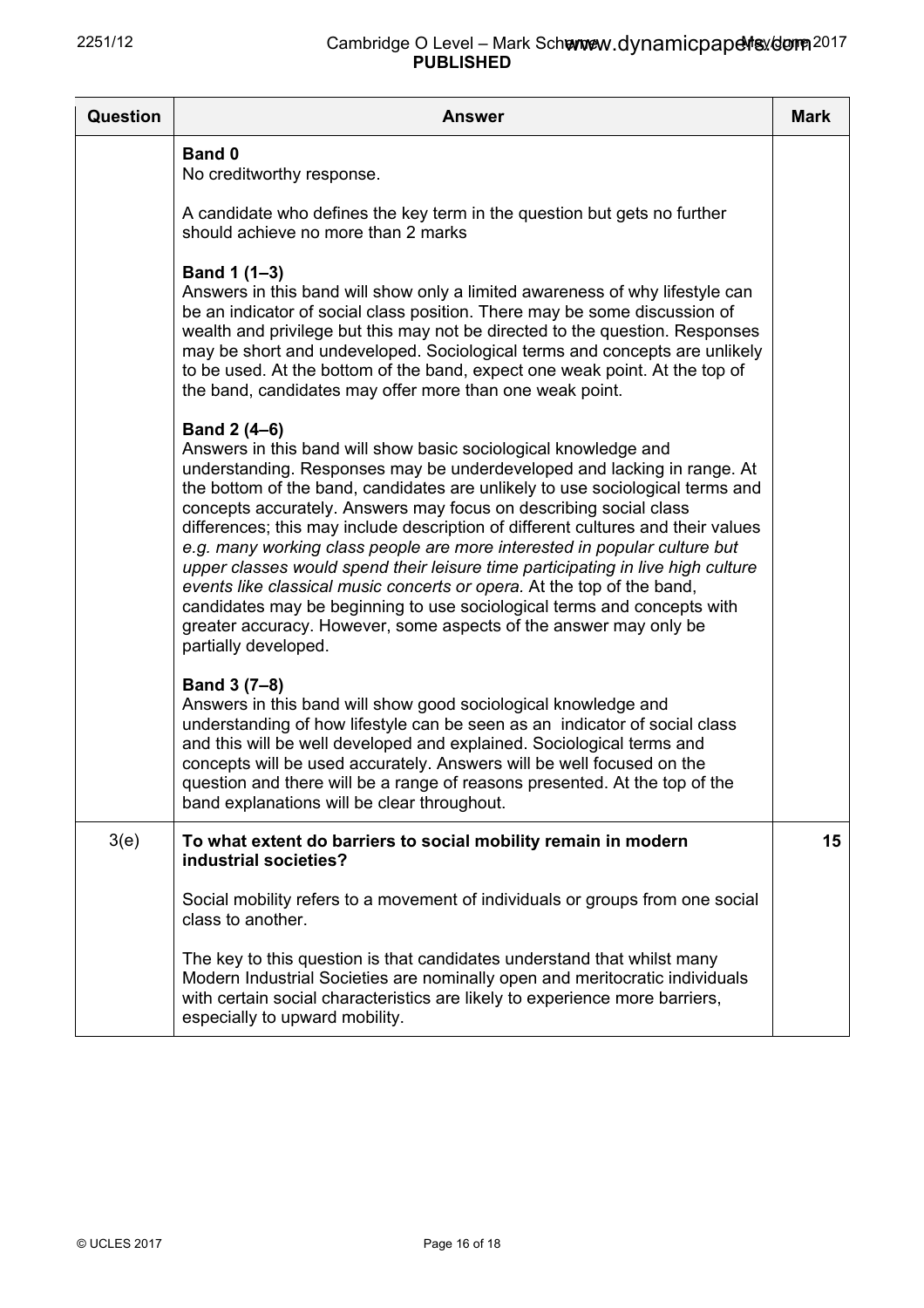| <b>Question</b> | <b>Answer</b>                                                                                                                                                                                                                                                                                                                                                                                                                                                                                                                                                                                                                                                                                                                                | <b>Mark</b> |
|-----------------|----------------------------------------------------------------------------------------------------------------------------------------------------------------------------------------------------------------------------------------------------------------------------------------------------------------------------------------------------------------------------------------------------------------------------------------------------------------------------------------------------------------------------------------------------------------------------------------------------------------------------------------------------------------------------------------------------------------------------------------------|-------------|
| 3(e)            | Possible answers may include:                                                                                                                                                                                                                                                                                                                                                                                                                                                                                                                                                                                                                                                                                                                |             |
|                 | For<br>unequal access to opportunities e.g. education<br>٠<br>discrimination based on gender, ethnicity, social class, disability<br>٠<br>ascribed status e.g. family name, status or title may give some<br>$\bullet$<br>opportunities for mobility which others lack<br>patriarchy may prevent female mobility<br>$\bullet$<br>social closure e.g. hidden barrier exist like not having the correct accent<br>$\bullet$<br>to do a particular job<br>Marxism e.g. system works against those from lower social classes<br>$\bullet$<br>Weberanism e.g. those born in working class have fewer life chances<br>$\bullet$<br>feminism e.g. women face glass ceiling in employment<br>$\bullet$<br>any other reasonable response<br>$\bullet$ |             |
|                 | Against<br>functionalism-society is meritocratic and those with ability will reach the<br>$\bullet$<br>top<br>post modernism-barriers no longer there<br>٠<br>equal opportunities legislation<br>٠<br>in an open society there is always the opportunity for mobility even if it is<br>٠<br>through luck or marriage<br>education is now available to everyone<br>$\bullet$<br>Any other reasonable response.<br>$\bullet$                                                                                                                                                                                                                                                                                                                   |             |
|                 | <b>Band 0</b><br>No creditworthy response.                                                                                                                                                                                                                                                                                                                                                                                                                                                                                                                                                                                                                                                                                                   |             |
|                 | Note: A candidate who defines the key term in the question but gets no<br>further should achieve no more than 2 marks.                                                                                                                                                                                                                                                                                                                                                                                                                                                                                                                                                                                                                       |             |
|                 | Band 1 (1–4)<br>Answers in this band may be vague and largely based on common sense<br>showing limited knowledge of the debate. Responses may be short,<br>undeveloped and one-sided. e.g. 'there is always the chance for mobility if<br>you work hard.' At the bottom of the band, use of sociological terms or<br>concepts is very unlikely. At the top of the band, candidates may understand<br>the meaning of social mobility or be able to list some examples of mobility<br>e.g. you can achieve mobility if you marry someone rich and if you win the<br>lottery, but have no understanding of the premise of question.                                                                                                             |             |
|                 | Band 2 (5-8)<br>In this band candidates will show some basic knowledge of the debate.<br>Alternatively, they may offer an answer which is list-like in nature but there<br>will be no real attempt to address the issues raised by the question. There<br>may be limited use of sociological terms or concepts. Responses may be<br>underdeveloped and lack range. Answers may be simplistic and two-sided<br>responses are unlikely. At the top of the band, candidates may describe<br>examples of mobility e.g. a son can be upwardly mobile if he works hard at<br>school even though his father was a fisherman, he can be a doctor.                                                                                                    |             |